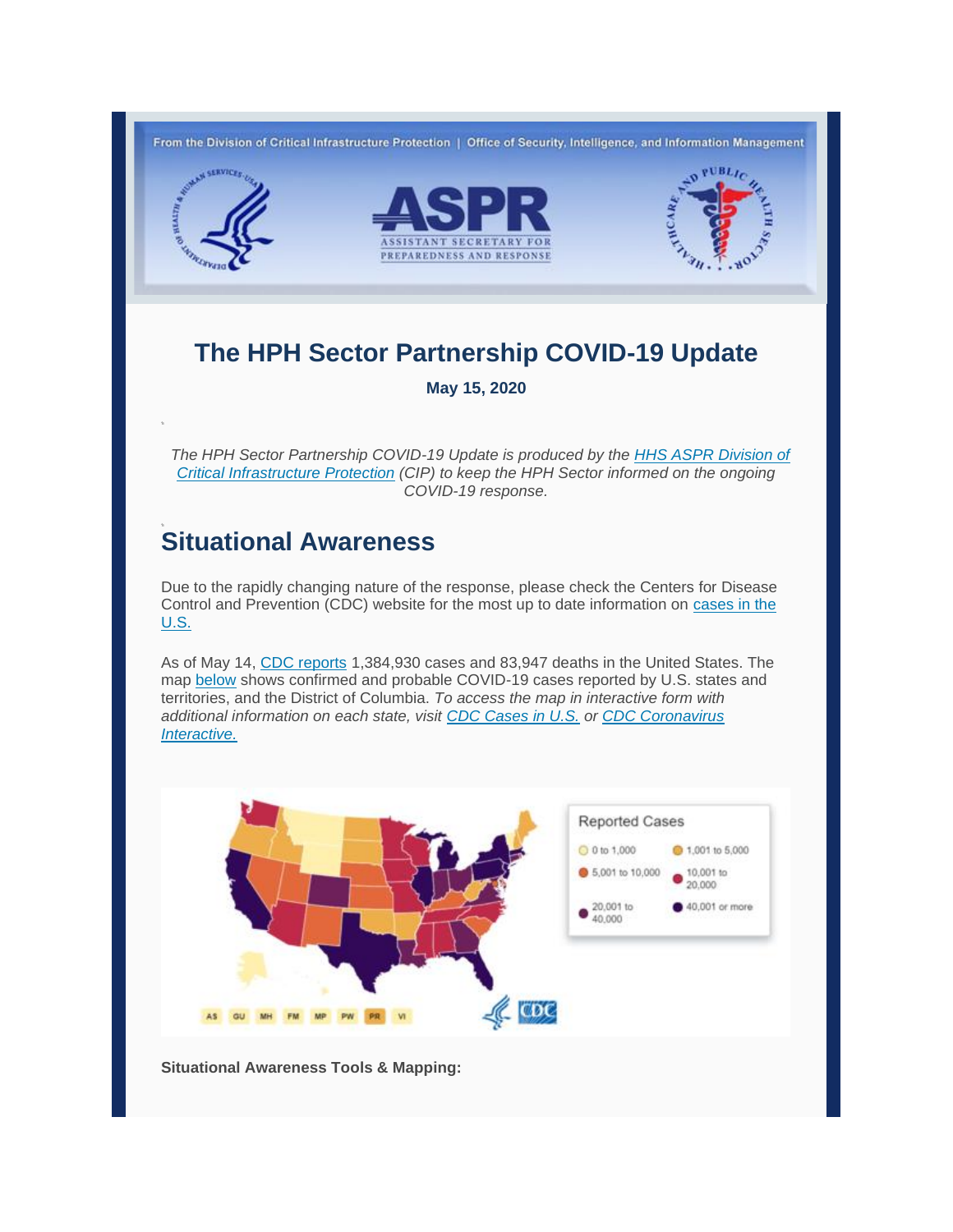- **NEW** [U.S. Chamber of Commerce's Interactive Map for Reopening](https://lnks.gd/l/eyJhbGciOiJIUzI1NiJ9.eyJidWxsZXRpbl9saW5rX2lkIjoxMDYsInVyaSI6ImJwMjpjbGljayIsImJ1bGxldGluX2lkIjoiMjAyMDA1MTUuMjE1ODY2NjEiLCJ1cmwiOiJodHRwczovL3d3dy51c2NoYW1iZXIuY29tL2FydGljbGUvc3RhdGUtYnktc3RhdGUtYnVzaW5lc3MtcmVvcGVuaW5nLWd1aWRhbmNlIn0.nPQobGq6WTVHI48EfPkEMpCBl-28jjmnWNrhUzcspZg/br/78722500727-l) is an interactive map providing state-specific information to help businesses navigate local rules and guidelines.
- **NEW** [Science Policy & Guidance Update](https://lnks.gd/l/eyJhbGciOiJIUzI1NiJ9.eyJidWxsZXRpbl9saW5rX2lkIjoxMDcsInVyaSI6ImJwMjpjbGljayIsImJ1bGxldGluX2lkIjoiMjAyMDA1MTUuMjE1ODY2NjEiLCJ1cmwiOiJodHRwczovL2NvbnRlbnQuZ292ZGVsaXZlcnkuY29tL2F0dGFjaG1lbnRzL1VTREhTQ0lLUi8yMDIwLzA1LzE1L2ZpbGVfYXR0YWNobWVudHMvMTQ1MjA5MC8wNTE0MjAyMF9HdWlkYW5jZVVwZGF0ZS5wZGYifQ.5w3xl8Lg29_HH1FaiIq2fQZP87wFTj1XTsfWEOiQOR0/br/78722500727-l) provides an overview of new and updated guidance released by the federal government.
- [The CDC COVID Data Tracker](https://lnks.gd/l/eyJhbGciOiJIUzI1NiJ9.eyJidWxsZXRpbl9saW5rX2lkIjoxMDgsInVyaSI6ImJwMjpjbGljayIsImJ1bGxldGluX2lkIjoiMjAyMDA1MTUuMjE1ODY2NjEiLCJ1cmwiOiJodHRwczovL3d3dy5jZGMuZ292L2Nvcm9uYXZpcnVzLzIwMTktbmNvdi9jYXNlcy11cGRhdGVzL2Nhc2VzLWluLXVzLmh0bWw_Q0RDX0FBX3JlZlZhbD1odHRwcyUzQSUyRiUyRnd3dy5jZGMuZ292JTJGY29yb25hdmlydXMlMkYyMDE5LW5jb3YlMkZjYXNlcy1pbi11cy5odG1sIn0.blFsP3VGkTJcERJg7DvSCEM8jEKoElEDAhONBrHncus/br/78722500727-l) includes COVID-19 cases and deaths by county.
- [CDC COVID Interactive](https://lnks.gd/l/eyJhbGciOiJIUzI1NiJ9.eyJidWxsZXRpbl9saW5rX2lkIjoxMDksInVyaSI6ImJwMjpjbGljayIsImJ1bGxldGluX2lkIjoiMjAyMDA1MTUuMjE1ODY2NjEiLCJ1cmwiOiJodHRwczovL3d3dy5jZGMuZ292L2Nvcm9uYXZpcnVzLWludGVyYWN0aXZlL2luZGV4Lmh0bWwifQ.I96mmxUqHkwNvY74V-SaR_Qsfr_toiVb1PsgUAa5Ux8/br/78722500727-l) contains interactive maps on cases in the U.S. reported by jurisdiction, cases in last 7 days, and rates.
- [CDC COVIDView](https://lnks.gd/l/eyJhbGciOiJIUzI1NiJ9.eyJidWxsZXRpbl9saW5rX2lkIjoxMTAsInVyaSI6ImJwMjpjbGljayIsImJ1bGxldGluX2lkIjoiMjAyMDA1MTUuMjE1ODY2NjEiLCJ1cmwiOiJodHRwczovL3d3dy5jZGMuZ292L2Nvcm9uYXZpcnVzLzIwMTktbmNvdi9jb3ZpZC1kYXRhL2Nvdmlkdmlldy9pbmRleC5odG1sIn0.UR3pD7ySn6vtsTdqUEkO1LdKIiYQpS9hrqOQhWQGcqU/br/78722500727-l) contains information on hospitalizations, testing, and other surveillance for Week 18 (week ending May 2, 2020).
- [CDC COVID-NET p](https://lnks.gd/l/eyJhbGciOiJIUzI1NiJ9.eyJidWxsZXRpbl9saW5rX2lkIjoxMTEsInVyaSI6ImJwMjpjbGljayIsImJ1bGxldGluX2lkIjoiMjAyMDA1MTUuMjE1ODY2NjEiLCJ1cmwiOiJodHRwczovL2dpcy5jZGMuZ292L2dyYXNwL0NPVklETmV0L0NPVklEMTlfMy5odG1sIn0.HpD6bJeW40KT5hPrHrN1ZsVkNyjn01ACUsry9cVO_G0/br/78722500727-l)rovides a summary of U.S. hospitalization data.
- The Federal Emergency Management Agency (FEMA) is maintaining the [FEMA](https://lnks.gd/l/eyJhbGciOiJIUzI1NiJ9.eyJidWxsZXRpbl9saW5rX2lkIjoxMTIsInVyaSI6ImJwMjpjbGljayIsImJ1bGxldGluX2lkIjoiMjAyMDA1MTUuMjE1ODY2NjEiLCJ1cmwiOiJodHRwczovL2NvdmlkLTE5LWZlbWEuaHViLmFyY2dpcy5jb20vIn0.bQJedykQX7aQXitvqkDT2hRhUORzoHBzNpGD44X5CDU/br/78722500727-l)  [COVID-19 Geospatial Resource Center.](https://lnks.gd/l/eyJhbGciOiJIUzI1NiJ9.eyJidWxsZXRpbl9saW5rX2lkIjoxMTIsInVyaSI6ImJwMjpjbGljayIsImJ1bGxldGluX2lkIjoiMjAyMDA1MTUuMjE1ODY2NjEiLCJ1cmwiOiJodHRwczovL2NvdmlkLTE5LWZlbWEuaHViLmFyY2dpcy5jb20vIn0.bQJedykQX7aQXitvqkDT2hRhUORzoHBzNpGD44X5CDU/br/78722500727-l)

### **Healthcare Resilience**

Please refer to CDC's [Coronavirus Disease 2019 webpage](https://lnks.gd/l/eyJhbGciOiJIUzI1NiJ9.eyJidWxsZXRpbl9saW5rX2lkIjoxMTMsInVyaSI6ImJwMjpjbGljayIsImJ1bGxldGluX2lkIjoiMjAyMDA1MTUuMjE1ODY2NjEiLCJ1cmwiOiJodHRwczovL3d3dy5jZGMuZ292L2Nvcm9uYXZpcnVzLzIwMTktbmNvdi9pbmRleC5odG1sIn0.LZe2Eq-5HcKsQQv5Sn2cVNsoCiYze83rGJmKw87xKbQ/br/78722500727-l) for the most up-to-date clinical guidance on COVID-19 outbreak management.

Several new products on healthcare resilience have been posted on the ASPR [Technical](https://lnks.gd/l/eyJhbGciOiJIUzI1NiJ9.eyJidWxsZXRpbl9saW5rX2lkIjoxMTQsInVyaSI6ImJwMjpjbGljayIsImJ1bGxldGluX2lkIjoiMjAyMDA1MTUuMjE1ODY2NjEiLCJ1cmwiOiJodHRwczovL2FzcHJ0cmFjaWUuaGhzLmdvdi9DT1ZJRC0xOSJ9.oXghnOeXJT7h05w4AoLxs-NLA4gr0uGGtaZYrDTREJI/br/78722500727-l)  [Resources, Assistance Center,and Information Exchange \(TRACIE\) Novel Coronavirus](https://lnks.gd/l/eyJhbGciOiJIUzI1NiJ9.eyJidWxsZXRpbl9saW5rX2lkIjoxMTQsInVyaSI6ImJwMjpjbGljayIsImJ1bGxldGluX2lkIjoiMjAyMDA1MTUuMjE1ODY2NjEiLCJ1cmwiOiJodHRwczovL2FzcHJ0cmFjaWUuaGhzLmdvdi9DT1ZJRC0xOSJ9.oXghnOeXJT7h05w4AoLxs-NLA4gr0uGGtaZYrDTREJI/br/78722500727-l)  [Resources Page.](https://lnks.gd/l/eyJhbGciOiJIUzI1NiJ9.eyJidWxsZXRpbl9saW5rX2lkIjoxMTQsInVyaSI6ImJwMjpjbGljayIsImJ1bGxldGluX2lkIjoiMjAyMDA1MTUuMjE1ODY2NjEiLCJ1cmwiOiJodHRwczovL2FzcHJ0cmFjaWUuaGhzLmdvdi9DT1ZJRC0xOSJ9.oXghnOeXJT7h05w4AoLxs-NLA4gr0uGGtaZYrDTREJI/br/78722500727-l)

- **[Medical Operations Coordination Cells Toolkit](https://lnks.gd/l/eyJhbGciOiJIUzI1NiJ9.eyJidWxsZXRpbl9saW5rX2lkIjoxMTUsInVyaSI6ImJwMjpjbGljayIsImJ1bGxldGluX2lkIjoiMjAyMDA1MTUuMjE1ODY2NjEiLCJ1cmwiOiJodHRwczovL2ZpbGVzLmFzcHJ0cmFjaWUuaGhzLmdvdi9kb2N1bWVudHMvZmVtYS1tb2NjLXRvb2xraXQucGRmIn0.Xlwtdch1zwmH5SEw8R6yq-IoeOS7ue9QaRIa_NF-RLk/br/78722500727-l) offers flexible and modifiable** guidance, developed by the U.S. government, aimed to assist regional, state, local, tribal and territorial governments to ensure load-balancing across healthcare facilities and systems so that the highest possible level of care can be provided to each patient during the COVID-19 pandemic.
- [COVID-19: Healthcare System Operations Strategies and Experiences Webinar](https://lnks.gd/l/eyJhbGciOiJIUzI1NiJ9.eyJidWxsZXRpbl9saW5rX2lkIjoxMTYsInVyaSI6ImJwMjpjbGljayIsImJ1bGxldGluX2lkIjoiMjAyMDA1MTUuMjE1ODY2NjEiLCJ1cmwiOiJodHRwczovL2ZpbGVzLmFzcHJ0cmFjaWUuaGhzLmdvdi9kb2N1bWVudHMvY292aWQtMTktaGVhbHRoY2FyZS1zeXN0ZW0tb3BlcmF0aW9ucy13ZWJpbmFyLXBwdC1maW5hbC5wZGYifQ.i2fk3w-2-DQSVJrXLbGvJeOcwVS6jnwKrlPJcq0LUhY/br/78722500727-l)  [Recording](https://lnks.gd/l/eyJhbGciOiJIUzI1NiJ9.eyJidWxsZXRpbl9saW5rX2lkIjoxMTYsInVyaSI6ImJwMjpjbGljayIsImJ1bGxldGluX2lkIjoiMjAyMDA1MTUuMjE1ODY2NjEiLCJ1cmwiOiJodHRwczovL2ZpbGVzLmFzcHJ0cmFjaWUuaGhzLmdvdi9kb2N1bWVudHMvY292aWQtMTktaGVhbHRoY2FyZS1zeXN0ZW0tb3BlcmF0aW9ucy13ZWJpbmFyLXBwdC1maW5hbC5wZGYifQ.i2fk3w-2-DQSVJrXLbGvJeOcwVS6jnwKrlPJcq0LUhY/br/78722500727-l) features presenters from some of the hardest hit hospitals in New York, Louisiana, and Arizona who shared their hospital operation experiences and logistics information. Please note: you will need to enter your name and email address to access the recording.

# **Supply Chain**

### **Defense Production Act Update**

On May 12, 2020, a notice was published in the Federal Register indicating that FEMA intends to begin the process of establishing a voluntary agreement under the Defense Production Act with representatives of manufacturers, suppliers and distributors of personal protective equipment, pharmaceuticals, and other critical health and medical resources. The purpose of such an agreement is to maximize the effectiveness of the distribution of critical health and medical resources nationwide to respond to pandemics in general, and COVID-19 specifically, by establishing unity of effort between agreement participants and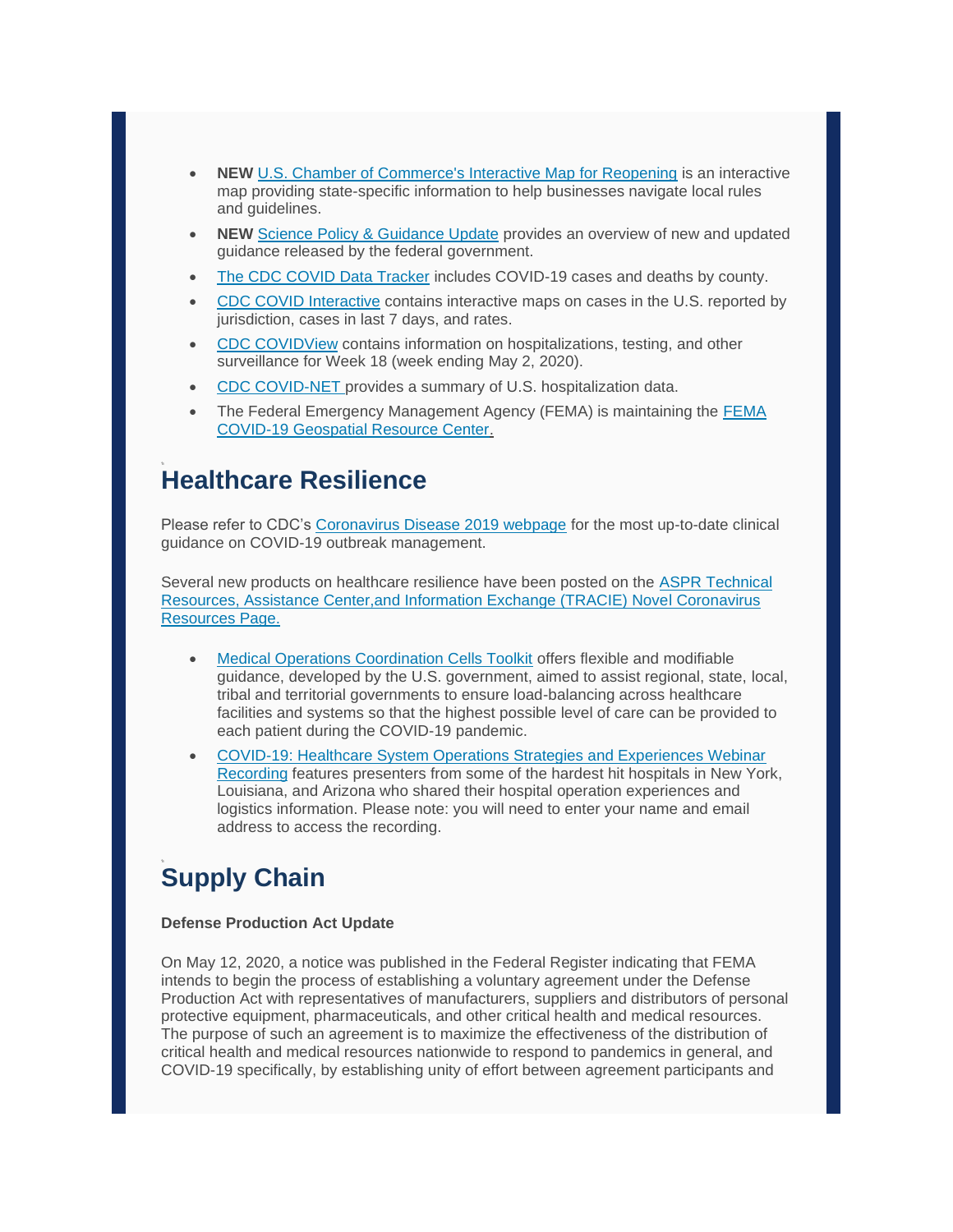the Federal Government for integrated coordination, planning, information sharing, and distribution of critical medical resources. FEMA will host a public meeting on Thursday, May 21, 2020, with interested stakeholders to plan the development of this voluntary agreement under Section 708 of the Defense Production Act; the meeting is scheduled from 2:00 p.m. – 3:30 p.m. Eastern Time. For additional information about registering for the event or submitting written comments for the public record until May 20 refer to the announcement notice at [Federal Register.gov](https://lnks.gd/l/eyJhbGciOiJIUzI1NiJ9.eyJidWxsZXRpbl9saW5rX2lkIjoxMTcsInVyaSI6ImJwMjpjbGljayIsImJ1bGxldGluX2lkIjoiMjAyMDA1MTUuMjE1ODY2NjEiLCJ1cmwiOiJodHRwczovL3d3dy5mZWRlcmFscmVnaXN0ZXIuZ292L2RvY3VtZW50cy8yMDIwLzA1LzEyLzIwMjAtMTAyMjEvbWVldGluZy10by1kZXZlbG9wLXBhbmRlbWljLXJlc3BvbnNlLXZvbHVudGFyeS1hZ3JlZW1lbnQifQ.lyyhxMq-4l9NZLHDJwvQjXnR9rbpA1WoQRhlGBsfA6k/br/78722500727-l) [Docket ID FEMA-2020-0016].

### **Planning & Implementation**

- **NEW** [Food and Drug Administration \(FDA\) FAQs on Shortages of Surgical Masks](https://lnks.gd/l/eyJhbGciOiJIUzI1NiJ9.eyJidWxsZXRpbl9saW5rX2lkIjoxMTgsInVyaSI6ImJwMjpjbGljayIsImJ1bGxldGluX2lkIjoiMjAyMDA1MTUuMjE1ODY2NjEiLCJ1cmwiOiJodHRwczovL3d3dy5mZGEuZ292L21lZGljYWwtZGV2aWNlcy9wZXJzb25hbC1wcm90ZWN0aXZlLWVxdWlwbWVudC1pbmZlY3Rpb24tY29udHJvbC9mYXFzLXNob3J0YWdlcy1zdXJnaWNhbC1tYXNrcy1hbmQtZ293bnMtZHVyaW5nLWNvdmlkLTE5LXBhbmRlbWljIn0.hGx3yTmUrITPYez2PCiOZ8wzuR7NGtYr5_D1YVBidpw/br/78722500727-l)  [and Gowns during the COVID-19 Pandemic.](https://lnks.gd/l/eyJhbGciOiJIUzI1NiJ9.eyJidWxsZXRpbl9saW5rX2lkIjoxMTgsInVyaSI6ImJwMjpjbGljayIsImJ1bGxldGluX2lkIjoiMjAyMDA1MTUuMjE1ODY2NjEiLCJ1cmwiOiJodHRwczovL3d3dy5mZGEuZ292L21lZGljYWwtZGV2aWNlcy9wZXJzb25hbC1wcm90ZWN0aXZlLWVxdWlwbWVudC1pbmZlY3Rpb24tY29udHJvbC9mYXFzLXNob3J0YWdlcy1zdXJnaWNhbC1tYXNrcy1hbmQtZ293bnMtZHVyaW5nLWNvdmlkLTE5LXBhbmRlbWljIn0.hGx3yTmUrITPYez2PCiOZ8wzuR7NGtYr5_D1YVBidpw/br/78722500727-l)
- **NEW** The National Institute for Occupational Safety and Health (NIOSH) has released guidance and a [recorded webinar](https://lnks.gd/l/eyJhbGciOiJIUzI1NiJ9.eyJidWxsZXRpbl9saW5rX2lkIjoxMTksInVyaSI6ImJwMjpjbGljayIsImJ1bGxldGluX2lkIjoiMjAyMDA1MTUuMjE1ODY2NjEiLCJ1cmwiOiJodHRwczovL3d3dy55b3V0dWJlLmNvbS93YXRjaD92PXc3dFZuanJtQW1jIn0.WR1Mlhxpq8lb8R_RNyO88pXBhqzrgN4n43txCJ05P34/br/78722500727-l) on [Factors to Consider when Planning](https://lnks.gd/l/eyJhbGciOiJIUzI1NiJ9.eyJidWxsZXRpbl9saW5rX2lkIjoxMjAsInVyaSI6ImJwMjpjbGljayIsImJ1bGxldGluX2lkIjoiMjAyMDA1MTUuMjE1ODY2NjEiLCJ1cmwiOiJodHRwczovL3QuZW1haWx1cGRhdGVzLmNkYy5nb3Yvci8_aWQ9aDE3NWZhNDg1LDExNWM1MGE4LDExNWM1MGE3In0.HG1y5cuejE_8DgMFZTv7jf1y6B2YtyxSFzfvgLb67ZM/br/78722500727-l)  [to Purchase Respirators from Another Country.](https://lnks.gd/l/eyJhbGciOiJIUzI1NiJ9.eyJidWxsZXRpbl9saW5rX2lkIjoxMjAsInVyaSI6ImJwMjpjbGljayIsImJ1bGxldGluX2lkIjoiMjAyMDA1MTUuMjE1ODY2NjEiLCJ1cmwiOiJodHRwczovL3QuZW1haWx1cGRhdGVzLmNkYy5nb3Yvci8_aWQ9aDE3NWZhNDg1LDExNWM1MGE4LDExNWM1MGE3In0.HG1y5cuejE_8DgMFZTv7jf1y6B2YtyxSFzfvgLb67ZM/br/78722500727-l)
- **NEW** [NIOSH PPE Tracker App](https://lnks.gd/l/eyJhbGciOiJIUzI1NiJ9.eyJidWxsZXRpbl9saW5rX2lkIjoxMjEsInVyaSI6ImJwMjpjbGljayIsImJ1bGxldGluX2lkIjoiMjAyMDA1MTUuMjE1ODY2NjEiLCJ1cmwiOiJodHRwczovL3d3dy5jZGMuZ292L25pb3NoL3BwZS9wcGVhcHAuaHRtbCJ9.wRT-G9RueGJ_4xRlknwskDH9T4zxCSk2X_6_HMkCpaQ/br/78722500727-l) can help healthcare and non-healthcare systems track their personal protective equipment (PPE) inventory. Facilities can use the app to calculate their average PPE consumption rate or "burn rate." The app estimates how many days a PPE supply will last given current inventory levels and PPE burn rate. Based on the [PPE Burn Rate Calculator Excel spreadsheet,](https://lnks.gd/l/eyJhbGciOiJIUzI1NiJ9.eyJidWxsZXRpbl9saW5rX2lkIjoxMjIsInVyaSI6ImJwMjpjbGljayIsImJ1bGxldGluX2lkIjoiMjAyMDA1MTUuMjE1ODY2NjEiLCJ1cmwiOiJodHRwczovL3d3dy5jZGMuZ292L2Nvcm9uYXZpcnVzLzIwMTktbmNvdi9oY3AvcHBlLXN0cmF0ZWd5L2J1cm4tY2FsY3VsYXRvci5odG1sIn0.mpEpqjn_cUJqY5Bb5ZrvZSuFo_To67vp4EzVHP7cPFk/br/78722500727-l) the app features several improvements, including an easy-to-use interface and the ability to add restock. The app is available for both iOS and Android devices.
- **UPDATED** NIOSH continues to update its webpage on [Counterfeit](https://lnks.gd/l/eyJhbGciOiJIUzI1NiJ9.eyJidWxsZXRpbl9saW5rX2lkIjoxMjMsInVyaSI6ImJwMjpjbGljayIsImJ1bGxldGluX2lkIjoiMjAyMDA1MTUuMjE1ODY2NjEiLCJ1cmwiOiJodHRwczovL3d3dy5jZGMuZ292L25pb3NoL25wcHRsL3VzZXJub3RpY2VzL2NvdW50ZXJmZWl0UmVzcC5odG1sIn0.2yaYxVTNRHB1lcfUadov6uyv4wclzsMvUIZyG2WRK9E/br/78722500727-l)  [Respirators/Misrepresentation of NIOSH-Approval.](https://lnks.gd/l/eyJhbGciOiJIUzI1NiJ9.eyJidWxsZXRpbl9saW5rX2lkIjoxMjMsInVyaSI6ImJwMjpjbGljayIsImJ1bGxldGluX2lkIjoiMjAyMDA1MTUuMjE1ODY2NjEiLCJ1cmwiOiJodHRwczovL3d3dy5jZGMuZ292L25pb3NoL25wcHRsL3VzZXJub3RpY2VzL2NvdW50ZXJmZWl0UmVzcC5odG1sIn0.2yaYxVTNRHB1lcfUadov6uyv4wclzsMvUIZyG2WRK9E/br/78722500727-l)
- FEMA released [guidance](https://lnks.gd/l/eyJhbGciOiJIUzI1NiJ9.eyJidWxsZXRpbl9saW5rX2lkIjoxMjQsInVyaSI6ImJwMjpjbGljayIsImJ1bGxldGluX2lkIjoiMjAyMDA1MTUuMjE1ODY2NjEiLCJ1cmwiOiJodHRwczovL3d3dy5mZW1hLmdvdi9tZWRpYS1saWJyYXJ5LWRhdGEvMTU4NzEzMTUxOTAzMS02NTAxZWU4YTBjZTcyMDA0ODMyZmEzNzE0MWM1M2JjMC9QUEVfRkFDVFNIRUVULnBkZiJ9.0LytdpniOFAahkOf97YAIndxNGDGbOrxjsaHbG7k0Ss/br/78722500727-l) on how to best preserve PPE in communities.
- CDC's [Strategies for Optimizing the Supply of PPE and other Equipment](https://lnks.gd/l/eyJhbGciOiJIUzI1NiJ9.eyJidWxsZXRpbl9saW5rX2lkIjoxMjUsInVyaSI6ImJwMjpjbGljayIsImJ1bGxldGluX2lkIjoiMjAyMDA1MTUuMjE1ODY2NjEiLCJ1cmwiOiJodHRwczovL3d3dy5jZGMuZ292L2Nvcm9uYXZpcnVzLzIwMTktbmNvdi9oY3AvcHBlLXN0cmF0ZWd5L2luZGV4Lmh0bWwifQ.gk4pokOjbEdFjg1r13uedQOHAVZ7pkAG67g8EnnO7A4/br/78722500727-l) continues to be updated.

#### **FDA Emergency Use Authorization Fact Sheets**

On the FDA's [Emergency Use Authorization web page](https://lnks.gd/l/eyJhbGciOiJIUzI1NiJ9.eyJidWxsZXRpbl9saW5rX2lkIjoxMjYsInVyaSI6ImJwMjpjbGljayIsImJ1bGxldGluX2lkIjoiMjAyMDA1MTUuMjE1ODY2NjEiLCJ1cmwiOiJodHRwczovL3d3dy5mZGEuZ292L21lZGljYWwtZGV2aWNlcy9lbWVyZ2VuY3ktc2l0dWF0aW9ucy1tZWRpY2FsLWRldmljZXMvZW1lcmdlbmN5LXVzZS1hdXRob3JpemF0aW9ucyJ9.volShdIw-qUfDlIeVlhWl_nlULxitNth7VJ7AQmKtQQ/br/78722500727-l) users can find fact sheets for PPE, in vitro diagnostics, and ventilators/medical devices that have received Emergency Use Authorization (EUA). For each EUA a fact sheet is provided for healthcare providers and a separate one for patients. The fact sheets list significant known and potential risks and benefits of the emergency use. Recent updates include:

- [Non-NIOSH-Approved Disposable Filtering Facepiece](https://lnks.gd/l/eyJhbGciOiJIUzI1NiJ9.eyJidWxsZXRpbl9saW5rX2lkIjoxMjcsInVyaSI6ImJwMjpjbGljayIsImJ1bGxldGluX2lkIjoiMjAyMDA1MTUuMjE1ODY2NjEiLCJ1cmwiOiJodHRwczovL3d3dy5mZGEuZ292L21lZGlhLzEzNjY2NC9kb3dubG9hZCJ9.xsrdtpBi0-n6ZhBaX8T_unnBqDEpjuE5pfI9eV8lukI/br/78722500727-l) Respirators Manufactured in [China](https://lnks.gd/l/eyJhbGciOiJIUzI1NiJ9.eyJidWxsZXRpbl9saW5rX2lkIjoxMjcsInVyaSI6ImJwMjpjbGljayIsImJ1bGxldGluX2lkIjoiMjAyMDA1MTUuMjE1ODY2NjEiLCJ1cmwiOiJodHRwczovL3d3dy5mZGEuZ292L21lZGlhLzEzNjY2NC9kb3dubG9hZCJ9.xsrdtpBi0-n6ZhBaX8T_unnBqDEpjuE5pfI9eV8lukI/br/78722500727-l) (Reissued 05/07/2020)
	- o [Respirator Models No Longer Authorized-COVID19](https://lnks.gd/l/eyJhbGciOiJIUzI1NiJ9.eyJidWxsZXRpbl9saW5rX2lkIjoxMjgsInVyaSI6ImJwMjpjbGljayIsImJ1bGxldGluX2lkIjoiMjAyMDA1MTUuMjE1ODY2NjEiLCJ1cmwiOiJodHRwczovL3d3dy5mZGEuZ292L21lZGlhLzEzNzkyOC9kb3dubG9hZCJ9.CQFOzNekEC82vdkg79xYzZf3lEgpPVw4smagV6Bg8zY/br/78722500727-l) (Updated 5/11/2020)

# **Communities**

**New Community Guidance and Resources from the CDC**

• [Critical Infrastructure Sector Response Planning Guidance](https://lnks.gd/l/eyJhbGciOiJIUzI1NiJ9.eyJidWxsZXRpbl9saW5rX2lkIjoxMjksInVyaSI6ImJwMjpjbGljayIsImJ1bGxldGluX2lkIjoiMjAyMDA1MTUuMjE1ODY2NjEiLCJ1cmwiOiJodHRwczovL3QuZW1haWx1cGRhdGVzLmNkYy5nb3Yvci8_aWQ9aDE3NWZhNDg1LDExNWM1MGE4LDExNWM1MGEyIn0.Hhy3w6G83N5jk0QyLmaQ9WNcEhAgbM3pSgdqytYeB7A/br/78722500727-l) supplements the existing [CDC Guidance](https://lnks.gd/l/eyJhbGciOiJIUzI1NiJ9.eyJidWxsZXRpbl9saW5rX2lkIjoxMzAsInVyaSI6ImJwMjpjbGljayIsImJ1bGxldGluX2lkIjoiMjAyMDA1MTUuMjE1ODY2NjEiLCJ1cmwiOiJodHRwczovL3QuZW1haWx1cGRhdGVzLmNkYy5nb3Yvci8_aWQ9aDE3NWZhNDg1LDExNWM1MGE4LDExNWM1MGEzIn0.uvMDvrpfQEnwVI5kA0PqAVXtb8rX1OXpdLwAvJMwV-I/br/78722500727-l) for *Implementing Safety Practices for Critical Infrastructure*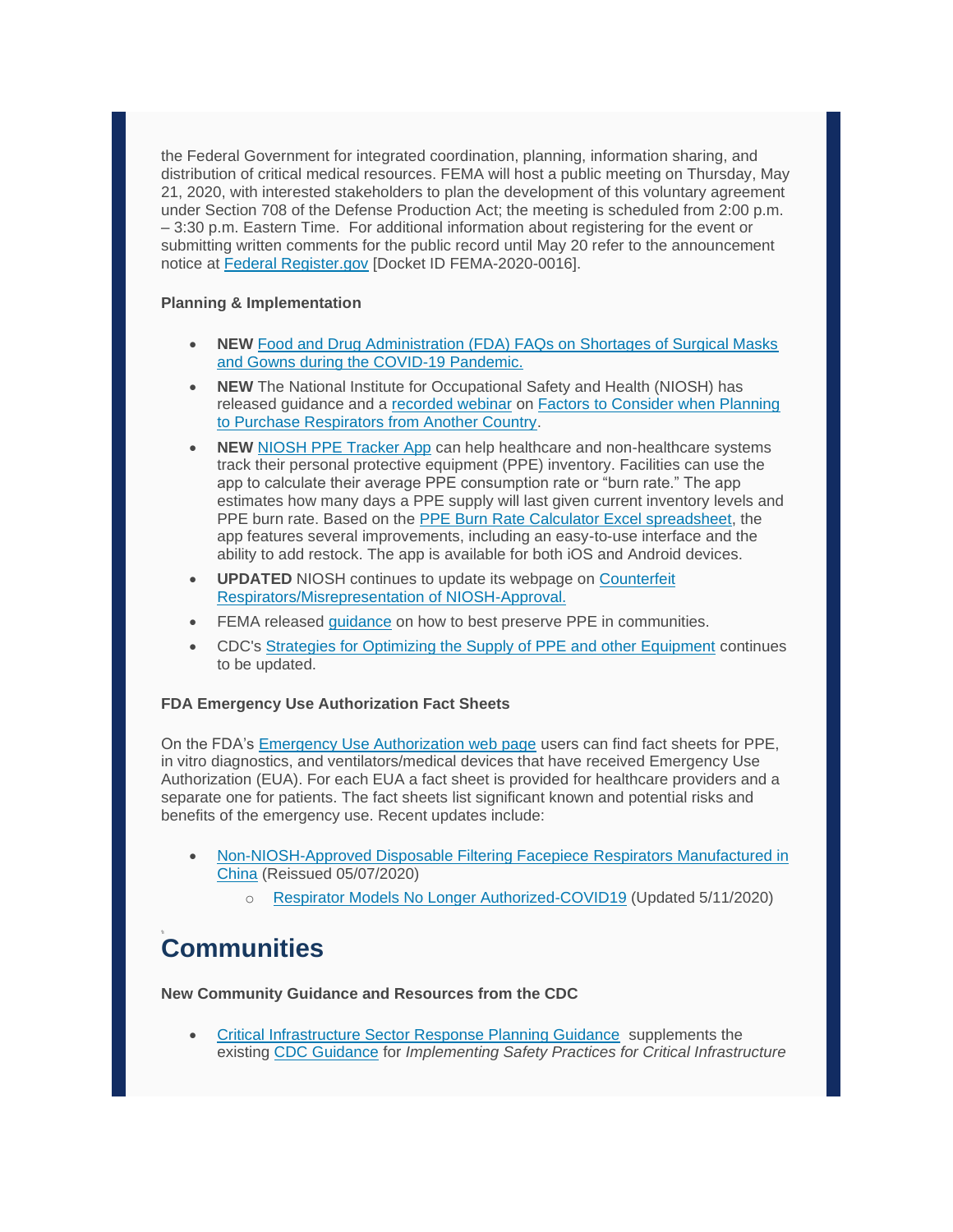*Workers Who May Have Had Exposure to a Person with Suspected or Confirmed COVID-19*.

- CDC's [Guidance for Where You Live, Work, Learn, Pray, and Play](https://lnks.gd/l/eyJhbGciOiJIUzI1NiJ9.eyJidWxsZXRpbl9saW5rX2lkIjoxMzEsInVyaSI6ImJwMjpjbGljayIsImJ1bGxldGluX2lkIjoiMjAyMDA1MTUuMjE1ODY2NjEiLCJ1cmwiOiJodHRwczovL3d3dy5jZGMuZ292L2Nvcm9uYXZpcnVzLzIwMTktbmNvdi9jb21tdW5pdHkvaW5kZXguaHRtbCJ9.CmAcV5bclkypC9pc2w3An1DfrXhPZSmd6EN0_w_GN4Y/br/78722500727-l) provides comprehensive guidance on mitigation strategies individuals, businesses, health departments, and community settings (such as schools) can take to slow the spread of COVID-19.
- [COVID-19 Contact Tracing Training Guidance and Resources](https://lnks.gd/l/eyJhbGciOiJIUzI1NiJ9.eyJidWxsZXRpbl9saW5rX2lkIjoxMzIsInVyaSI6ImJwMjpjbGljayIsImJ1bGxldGluX2lkIjoiMjAyMDA1MTUuMjE1ODY2NjEiLCJ1cmwiOiJodHRwczovL3d3dy5jZGMuZ292L2Nvcm9uYXZpcnVzLzIwMTktbmNvdi9waHAvY29udGFjdC10cmFjaW5nL2luZGV4Lmh0bWwifQ.VRXYNlc3_3Pkw0JZLlvNQXuCop9aab9mcGvRX__dp-0/br/78722500727-l) contains a sample training plan including training topics that may be helpful for state and local public health jurisdictions to consider when designing their own training plan for COVID-19 contact tracers. The audience for this training include community health workers or volunteers with little or no experience conducting contact tracing.
- COVID-19 Serology [Surveillance Strategy](https://lnks.gd/l/eyJhbGciOiJIUzI1NiJ9.eyJidWxsZXRpbl9saW5rX2lkIjoxMzMsInVyaSI6ImJwMjpjbGljayIsImJ1bGxldGluX2lkIjoiMjAyMDA1MTUuMjE1ODY2NjEiLCJ1cmwiOiJodHRwczovL3d3dy5jZGMuZ292L2Nvcm9uYXZpcnVzLzIwMTktbmNvdi9jb3ZpZC1kYXRhL3Nlcm9sb2d5LXN1cnZlaWxsYW5jZS9pbmRleC5odG1sIn0.amvf4r3-LsXYZA41bX7hMFqiUjRtyudqbH4zSyv356c/br/78722500727-l) looks at serology testing for surveillance to better understand how many infections with SARS-CoV-2 have occurred at different points in time, in different locations, and within different populations in the United States.

#### **New Resources for Opening Up America Again**

• FEMA has created an [Exercise Starter Kit](https://lnks.gd/l/eyJhbGciOiJIUzI1NiJ9.eyJidWxsZXRpbl9saW5rX2lkIjoxMzQsInVyaSI6ImJwMjpjbGljayIsImJ1bGxldGluX2lkIjoiMjAyMDA1MTUuMjE1ODY2NjEiLCJ1cmwiOiJodHRwczovL3d3dy5mZW1hLmdvdi9tZWRpYS1saWJyYXJ5L2Fzc2V0cy9kb2N1bWVudHMvMTg4MDc3In0.wCgDUYaJN1W-FWUojbtzUmJ43qO5Yl2wvzcTKwwaxBA/br/78722500727-l) to help organizations facilitate their own internal workshops based on reconstitution planning principles, the White House's [Guidelines for Opening Up America Again](https://lnks.gd/l/eyJhbGciOiJIUzI1NiJ9.eyJidWxsZXRpbl9saW5rX2lkIjoxMzUsInVyaSI6ImJwMjpjbGljayIsImJ1bGxldGluX2lkIjoiMjAyMDA1MTUuMjE1ODY2NjEiLCJ1cmwiOiJodHRwczovL3d3dy53aGl0ZWhvdXNlLmdvdi9vcGVuaW5nYW1lcmljYS8ifQ.QfEWWjM1q5C_sqIlQwbvuZ_NLCxVvizJcDnqEqj0A_I/br/78722500727-l) and a FEMA fact sheet on ["Planning Considerations for Organizations in Reconstituting Operations During](https://lnks.gd/l/eyJhbGciOiJIUzI1NiJ9.eyJidWxsZXRpbl9saW5rX2lkIjoxMzYsInVyaSI6ImJwMjpjbGljayIsImJ1bGxldGluX2lkIjoiMjAyMDA1MTUuMjE1ODY2NjEiLCJ1cmwiOiJodHRwczovL3d3dy5mZW1hLmdvdi9uZXdzLXJlbGVhc2UvMjAyMC8wNC8zMC9wbGFubmluZy1jb25zaWRlcmF0aW9ucy1vcmdhbml6YXRpb25zLXJlY29uc3RpdHV0aW5nLW9wZXJhdGlvbnMtZHVyaW5nLWNvdmlkIn0.eRTkhQ1aTsV_mqaJts7Ncv4Yo7i8Suwg909nic8K4Sk/br/78722500727-l)  [the COVID-19 Pandemic.](https://lnks.gd/l/eyJhbGciOiJIUzI1NiJ9.eyJidWxsZXRpbl9saW5rX2lkIjoxMzYsInVyaSI6ImJwMjpjbGljayIsImJ1bGxldGluX2lkIjoiMjAyMDA1MTUuMjE1ODY2NjEiLCJ1cmwiOiJodHRwczovL3d3dy5mZW1hLmdvdi9uZXdzLXJlbGVhc2UvMjAyMC8wNC8zMC9wbGFubmluZy1jb25zaWRlcmF0aW9ucy1vcmdhbml6YXRpb25zLXJlY29uc3RpdHV0aW5nLW9wZXJhdGlvbnMtZHVyaW5nLWNvdmlkIn0.eRTkhQ1aTsV_mqaJts7Ncv4Yo7i8Suwg909nic8K4Sk/br/78722500727-l)

### **Telehealth**

**Telemedicine Resources and Guidance**

- [Centers for Medicare & Medicaid Services \(CMS\) Long-Term Care Nursing Homes](https://lnks.gd/l/eyJhbGciOiJIUzI1NiJ9.eyJidWxsZXRpbl9saW5rX2lkIjoxMzcsInVyaSI6ImJwMjpjbGljayIsImJ1bGxldGluX2lkIjoiMjAyMDA1MTUuMjE1ODY2NjEiLCJ1cmwiOiJodHRwczovL3d3dy5jbXMuZ292L2ZpbGVzL2RvY3VtZW50L2NvdmlkLTE5LW51cnNpbmctaG9tZS10ZWxlaGVhbHRoLXRvb2xraXQucGRmIn0.WvPSDY7zAdTv-wH7BviGmcsW5DbeXv-f_LichCRDtGs/br/78722500727-l)  [Telehealth and Telemedicine Tool Kit](https://lnks.gd/l/eyJhbGciOiJIUzI1NiJ9.eyJidWxsZXRpbl9saW5rX2lkIjoxMzcsInVyaSI6ImJwMjpjbGljayIsImJ1bGxldGluX2lkIjoiMjAyMDA1MTUuMjE1ODY2NjEiLCJ1cmwiOiJodHRwczovL3d3dy5jbXMuZ292L2ZpbGVzL2RvY3VtZW50L2NvdmlkLTE5LW51cnNpbmctaG9tZS10ZWxlaGVhbHRoLXRvb2xraXQucGRmIn0.WvPSDY7zAdTv-wH7BviGmcsW5DbeXv-f_LichCRDtGs/br/78722500727-l)
- [General Provider Telehealth and Telemedicine Tool Kit](https://lnks.gd/l/eyJhbGciOiJIUzI1NiJ9.eyJidWxsZXRpbl9saW5rX2lkIjoxMzgsInVyaSI6ImJwMjpjbGljayIsImJ1bGxldGluX2lkIjoiMjAyMDA1MTUuMjE1ODY2NjEiLCJ1cmwiOiJodHRwczovL3d3dy5jbXMuZ292L2ZpbGVzL2RvY3VtZW50L2dlbmVyYWwtdGVsZW1lZGljaW5lLXRvb2xraXQucGRmIn0.EQvR82viJn52EfkCdLe8kt5lABn4vaTWDIADpG0bh2o/br/78722500727-l)
- [HHS Telehealth Toolkit for Providers and Your Patients](https://lnks.gd/l/eyJhbGciOiJIUzI1NiJ9.eyJidWxsZXRpbl9saW5rX2lkIjoxMzksInVyaSI6ImJwMjpjbGljayIsImJ1bGxldGluX2lkIjoiMjAyMDA1MTUuMjE1ODY2NjEiLCJ1cmwiOiJodHRwczovL3RlbGVoZWFsdGguaGhzLmdvdi8ifQ.4m9Z_oTYwnVCWwPwofl23HMFaNNI5_KyxPgI8bNOSKE/br/78722500727-l)
- [FAQs on Telehealth and HIPAA during the COVID-19 Nationwide Public Health](https://lnks.gd/l/eyJhbGciOiJIUzI1NiJ9.eyJidWxsZXRpbl9saW5rX2lkIjoxNDAsInVyaSI6ImJwMjpjbGljayIsImJ1bGxldGluX2lkIjoiMjAyMDA1MTUuMjE1ODY2NjEiLCJ1cmwiOiJodHRwczovL3d3dy5oaHMuZ292L3NpdGVzL2RlZmF1bHQvZmlsZXMvdGVsZWhlYWx0aC1mYXFzLTUwOC5wZGYifQ.U2h5rRoftFs_iA4BFQfyZRAljANCyWciPCo7VUJGXbQ/br/78722500727-l)  **[Emergency](https://lnks.gd/l/eyJhbGciOiJIUzI1NiJ9.eyJidWxsZXRpbl9saW5rX2lkIjoxNDAsInVyaSI6ImJwMjpjbGljayIsImJ1bGxldGluX2lkIjoiMjAyMDA1MTUuMjE1ODY2NjEiLCJ1cmwiOiJodHRwczovL3d3dy5oaHMuZ292L3NpdGVzL2RlZmF1bHQvZmlsZXMvdGVsZWhlYWx0aC1mYXFzLTUwOC5wZGYifQ.U2h5rRoftFs_iA4BFQfyZRAljANCyWciPCo7VUJGXbQ/br/78722500727-l)**
- [Notification of Enforcement Discretion for Telehealth Remote Communications](https://lnks.gd/l/eyJhbGciOiJIUzI1NiJ9.eyJidWxsZXRpbl9saW5rX2lkIjoxNDEsInVyaSI6ImJwMjpjbGljayIsImJ1bGxldGluX2lkIjoiMjAyMDA1MTUuMjE1ODY2NjEiLCJ1cmwiOiJodHRwczovL3d3dy5oaHMuZ292L2hpcGFhL2Zvci1wcm9mZXNzaW9uYWxzL3NwZWNpYWwtdG9waWNzL2VtZXJnZW5jeS1wcmVwYXJlZG5lc3Mvbm90aWZpY2F0aW9uLWVuZm9yY2VtZW50LWRpc2NyZXRpb24tdGVsZWhlYWx0aC9pbmRleC5odG1sIn0.bo9oulC67r_NI0sivDCBcgkNNNwTSUKBuEeCSNyf4T4/br/78722500727-l)  [during the COVID-19 Nationwide Public Health Emergency](https://lnks.gd/l/eyJhbGciOiJIUzI1NiJ9.eyJidWxsZXRpbl9saW5rX2lkIjoxNDEsInVyaSI6ImJwMjpjbGljayIsImJ1bGxldGluX2lkIjoiMjAyMDA1MTUuMjE1ODY2NjEiLCJ1cmwiOiJodHRwczovL3d3dy5oaHMuZ292L2hpcGFhL2Zvci1wcm9mZXNzaW9uYWxzL3NwZWNpYWwtdG9waWNzL2VtZXJnZW5jeS1wcmVwYXJlZG5lc3Mvbm90aWZpY2F0aW9uLWVuZm9yY2VtZW50LWRpc2NyZXRpb24tdGVsZWhlYWx0aC9pbmRleC5odG1sIn0.bo9oulC67r_NI0sivDCBcgkNNNwTSUKBuEeCSNyf4T4/br/78722500727-l)

### **Medical Countermeasures, Testing, & Research**

**New or Updated FDA Guidance**

• **NEW** [FDA Takes New Actions to Accelerate Development of Novel Prevention,](https://lnks.gd/l/eyJhbGciOiJIUzI1NiJ9.eyJidWxsZXRpbl9saW5rX2lkIjoxNDIsInVyaSI6ImJwMjpjbGljayIsImJ1bGxldGluX2lkIjoiMjAyMDA1MTUuMjE1ODY2NjEiLCJ1cmwiOiJodHRwczovL3d3dy5mZGEuZ292L25ld3MtZXZlbnRzL3ByZXNzLWFubm91bmNlbWVudHMvY29yb25hdmlydXMtY292aWQtMTktdXBkYXRlLWZkYS10YWtlcy1uZXctYWN0aW9ucy1hY2NlbGVyYXRlLWRldmVsb3BtZW50LW5vdmVsLXByZXZlbnRpb24tdHJlYXRtZW50In0.IX0s8fIuRY1-cBC1uX3piKHzSPdfS833BpBTAAPkEUg/br/78722500727-l) [Treatment Options for COVID-19](https://lnks.gd/l/eyJhbGciOiJIUzI1NiJ9.eyJidWxsZXRpbl9saW5rX2lkIjoxNDIsInVyaSI6ImJwMjpjbGljayIsImJ1bGxldGluX2lkIjoiMjAyMDA1MTUuMjE1ODY2NjEiLCJ1cmwiOiJodHRwczovL3d3dy5mZGEuZ292L25ld3MtZXZlbnRzL3ByZXNzLWFubm91bmNlbWVudHMvY29yb25hdmlydXMtY292aWQtMTktdXBkYXRlLWZkYS10YWtlcy1uZXctYWN0aW9ucy1hY2NlbGVyYXRlLWRldmVsb3BtZW50LW5vdmVsLXByZXZlbnRpb24tdHJlYXRtZW50In0.IX0s8fIuRY1-cBC1uX3piKHzSPdfS833BpBTAAPkEUg/br/78722500727-l) by providing new guidance with recommendations for innovators and researchers conducting work in this area.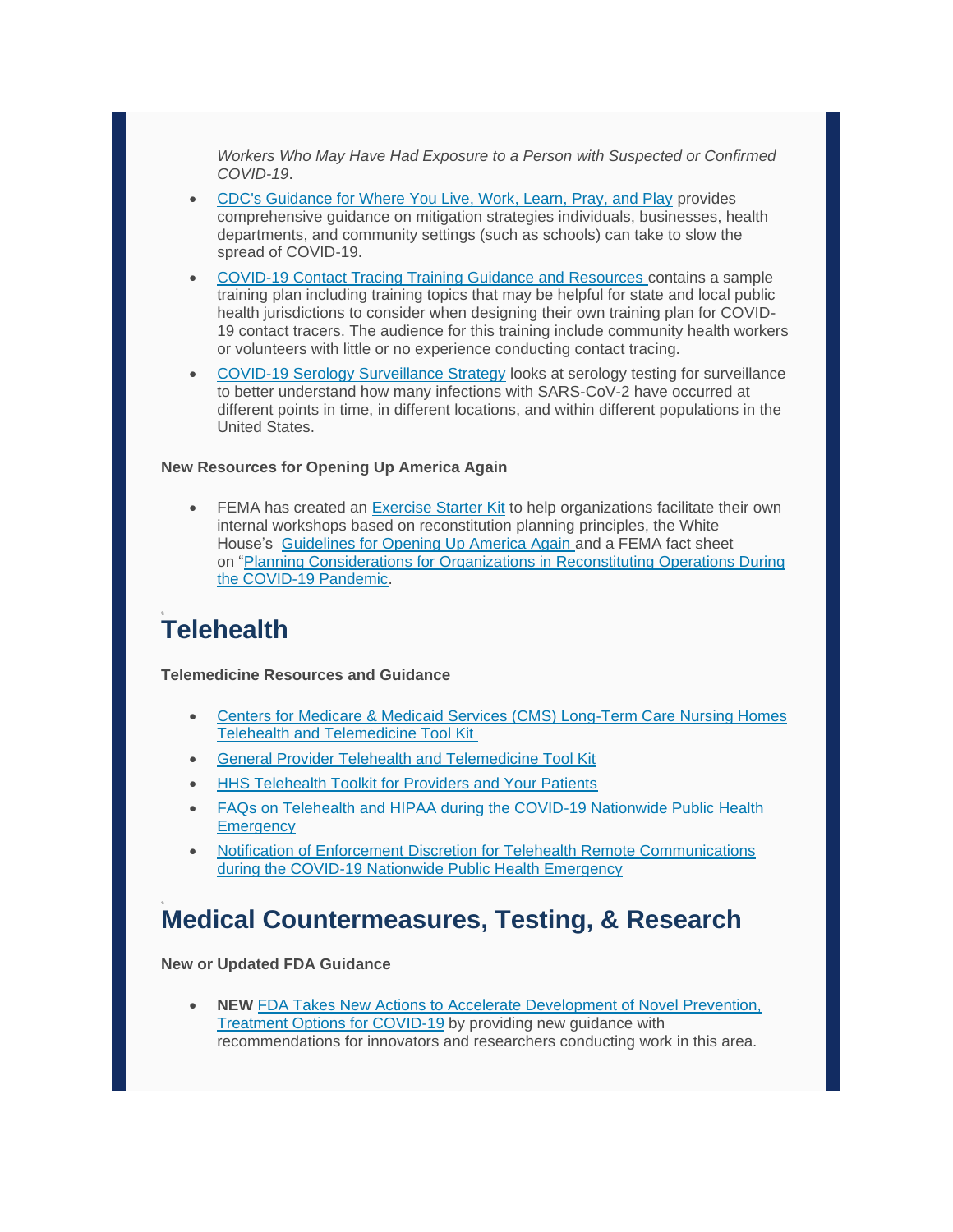- o [COVID-19 Public Health Emergency: General Considerations for Pre-IND](https://lnks.gd/l/eyJhbGciOiJIUzI1NiJ9.eyJidWxsZXRpbl9saW5rX2lkIjoxNDMsInVyaSI6ImJwMjpjbGljayIsImJ1bGxldGluX2lkIjoiMjAyMDA1MTUuMjE1ODY2NjEiLCJ1cmwiOiJodHRwczovL3d3dy5mZGEuZ292L3JlZ3VsYXRvcnktaW5mb3JtYXRpb24vc2VhcmNoLWZkYS1ndWlkYW5jZS1kb2N1bWVudHMvY292aWQtMTktcHVibGljLWhlYWx0aC1lbWVyZ2VuY3ktZ2VuZXJhbC1jb25zaWRlcmF0aW9ucy1wcmUtaW5kLW1lZXRpbmctcmVxdWVzdHMtY292aWQtMTktcmVsYXRlZCJ9.EhXUkznnQ-q3v2QinjEPGnvvQeFrzLFza1qlDjyaQQI/br/78722500727-l)  [\(Investigational New Drug application\) Meeting Requests for COVID-19](https://lnks.gd/l/eyJhbGciOiJIUzI1NiJ9.eyJidWxsZXRpbl9saW5rX2lkIjoxNDMsInVyaSI6ImJwMjpjbGljayIsImJ1bGxldGluX2lkIjoiMjAyMDA1MTUuMjE1ODY2NjEiLCJ1cmwiOiJodHRwczovL3d3dy5mZGEuZ292L3JlZ3VsYXRvcnktaW5mb3JtYXRpb24vc2VhcmNoLWZkYS1ndWlkYW5jZS1kb2N1bWVudHMvY292aWQtMTktcHVibGljLWhlYWx0aC1lbWVyZ2VuY3ktZ2VuZXJhbC1jb25zaWRlcmF0aW9ucy1wcmUtaW5kLW1lZXRpbmctcmVxdWVzdHMtY292aWQtMTktcmVsYXRlZCJ9.EhXUkznnQ-q3v2QinjEPGnvvQeFrzLFza1qlDjyaQQI/br/78722500727-l)  [Related Drugs and Biological Products](https://lnks.gd/l/eyJhbGciOiJIUzI1NiJ9.eyJidWxsZXRpbl9saW5rX2lkIjoxNDMsInVyaSI6ImJwMjpjbGljayIsImJ1bGxldGluX2lkIjoiMjAyMDA1MTUuMjE1ODY2NjEiLCJ1cmwiOiJodHRwczovL3d3dy5mZGEuZ292L3JlZ3VsYXRvcnktaW5mb3JtYXRpb24vc2VhcmNoLWZkYS1ndWlkYW5jZS1kb2N1bWVudHMvY292aWQtMTktcHVibGljLWhlYWx0aC1lbWVyZ2VuY3ktZ2VuZXJhbC1jb25zaWRlcmF0aW9ucy1wcmUtaW5kLW1lZXRpbmctcmVxdWVzdHMtY292aWQtMTktcmVsYXRlZCJ9.EhXUkznnQ-q3v2QinjEPGnvvQeFrzLFza1qlDjyaQQI/br/78722500727-l) outlines a more efficient process for developers to receive agency feedback on their supporting data with the goal of starting clinical trials as soon as possible.
- o [COVID-19: Developing Drugs and Biological Products for Treatment or](https://lnks.gd/l/eyJhbGciOiJIUzI1NiJ9.eyJidWxsZXRpbl9saW5rX2lkIjoxNDQsInVyaSI6ImJwMjpjbGljayIsImJ1bGxldGluX2lkIjoiMjAyMDA1MTUuMjE1ODY2NjEiLCJ1cmwiOiJodHRwczovL3d3dy5mZGEuZ292L3JlZ3VsYXRvcnktaW5mb3JtYXRpb24vc2VhcmNoLWZkYS1ndWlkYW5jZS1kb2N1bWVudHMvY292aWQtMTktZGV2ZWxvcGluZy1kcnVncy1hbmQtYmlvbG9naWNhbC1wcm9kdWN0cy10cmVhdG1lbnQtb3ItcHJldmVudGlvbiJ9.Ij-2bKqLfBzoSjCyhJhvtnzGKdRJinZsuoQxS7zIIhQ/br/78722500727-l)  [Prevention](https://lnks.gd/l/eyJhbGciOiJIUzI1NiJ9.eyJidWxsZXRpbl9saW5rX2lkIjoxNDQsInVyaSI6ImJwMjpjbGljayIsImJ1bGxldGluX2lkIjoiMjAyMDA1MTUuMjE1ODY2NjEiLCJ1cmwiOiJodHRwczovL3d3dy5mZGEuZ292L3JlZ3VsYXRvcnktaW5mb3JtYXRpb24vc2VhcmNoLWZkYS1ndWlkYW5jZS1kb2N1bWVudHMvY292aWQtMTktZGV2ZWxvcGluZy1kcnVncy1hbmQtYmlvbG9naWNhbC1wcm9kdWN0cy10cmVhdG1lbnQtb3ItcHJldmVudGlvbiJ9.Ij-2bKqLfBzoSjCyhJhvtnzGKdRJinZsuoQxS7zIIhQ/br/78722500727-l) provides the FDA's current recommendations on later stage clinical trials intended to establish safety and effectiveness for COVID-19 products.
- **NEW** Policy for Coronavirus Disease-2019 Tests during the Public Health [Emergency \(Revised\)](https://lnks.gd/l/eyJhbGciOiJIUzI1NiJ9.eyJidWxsZXRpbl9saW5rX2lkIjoxNDUsInVyaSI6ImJwMjpjbGljayIsImJ1bGxldGluX2lkIjoiMjAyMDA1MTUuMjE1ODY2NjEiLCJ1cmwiOiJodHRwczovL3Byb3RlY3QyLmZpcmVleWUuY29tL3VybD9rPWM0NTE3Yjg5LTk4MDQ3MjlhLWM0NTE0YWI2LTBjYzQ3YWRiNTY1MC0wMDg4ZDJmYmQxZmI4Y2YzJnU9aHR0cHM6Ly93d3cuZmRhLmdvdi9yZWd1bGF0b3J5LWluZm9ybWF0aW9uL3NlYXJjaC1mZGEtZ3VpZGFuY2UtZG9jdW1lbnRzL3BvbGljeS1jb3JvbmF2aXJ1cy1kaXNlYXNlLTIwMTktdGVzdHMtZHVyaW5nLXB1YmxpYy1oZWFsdGgtZW1lcmdlbmN5LXJldmlzZWQifQ.tiC8ME22ynpdQXXgzajX6nwe_9_MYZl3Au5NHvNtV5A/br/78722500727-l) helps accelerate the availability of COVID-19 tests developed by laboratories and commercial manufacturers for the duration of the public health emergency.
- **NEW** The FDA posted [updated information for blood establishments](https://lnks.gd/l/eyJhbGciOiJIUzI1NiJ9.eyJidWxsZXRpbl9saW5rX2lkIjoxNDYsInVyaSI6ImJwMjpjbGljayIsImJ1bGxldGluX2lkIjoiMjAyMDA1MTUuMjE1ODY2NjEiLCJ1cmwiOiJodHRwczovL3d3dy5mZGEuZ292L3ZhY2NpbmVzLWJsb29kLWJpb2xvZ2ljcy9zYWZldHktYXZhaWxhYmlsaXR5LWJpb2xvZ2ljcy91cGRhdGVkLWluZm9ybWF0aW9uLWJsb29kLWVzdGFibGlzaG1lbnRzLXJlZ2FyZGluZy1ub3ZlbC1jb3JvbmF2aXJ1cy1jb3ZpZC0xOS1vdXRicmVhayJ9.XiO_PTuMxmqh5Sd-QcNO9zUIt1YT_6ke6ifod4NAKvk/br/78722500727-l) regarding COVID-19, which aligns with the agency's [guidance on convalescent plasma](https://lnks.gd/l/eyJhbGciOiJIUzI1NiJ9.eyJidWxsZXRpbl9saW5rX2lkIjoxNDcsInVyaSI6ImJwMjpjbGljayIsImJ1bGxldGluX2lkIjoiMjAyMDA1MTUuMjE1ODY2NjEiLCJ1cmwiOiJodHRwczovL3d3dy5mZGEuZ292L21lZGlhLzEzNjc5OC9kb3dubG9hZCJ9.IetSWGvwggY_Vukf7VGqo96sFM2EvxgvvhDYcnqhmTk/br/78722500727-l) to allow donation 14 days after complete resolution of symptoms. The posting also provides updated information blood establishments may wish to consider when evaluating prospective blood donors.

#### **New or Updated CDC Guidance**

- **NEW** [CDC Reporting COVID-19 Laboratory Data](https://lnks.gd/l/eyJhbGciOiJIUzI1NiJ9.eyJidWxsZXRpbl9saW5rX2lkIjoxNDgsInVyaSI6ImJwMjpjbGljayIsImJ1bGxldGluX2lkIjoiMjAyMDA1MTUuMjE1ODY2NjEiLCJ1cmwiOiJodHRwczovL3Byb3RlY3QyLmZpcmVleWUuY29tL3VybD9rPTA1ZmU4MDE2LTU5YWI4OTA1LTA1ZmViMTI5LTBjYzQ3YWRiNTY1MC1hNWQ0ZTNlNjMxYzM4MDJkJnU9aHR0cHM6Ly93d3cuY2RjLmdvdi9jb3JvbmF2aXJ1cy8yMDE5LW5jb3YvbGFiL3JlcG9ydGluZy1sYWItZGF0YS5odG1sIn0.Ly1TrRCGZCnTkKKK8CAs6NlriCwdVTajnpcpbyD5ZcQ/br/78722500727-l) outlines reporting requirements for laboratories.
- **NEW** Interim [Laboratory Biosafety Guidelines for Handling and Processing](https://lnks.gd/l/eyJhbGciOiJIUzI1NiJ9.eyJidWxsZXRpbl9saW5rX2lkIjoxNDksInVyaSI6ImJwMjpjbGljayIsImJ1bGxldGluX2lkIjoiMjAyMDA1MTUuMjE1ODY2NjEiLCJ1cmwiOiJodHRwczovL3Byb3RlY3QyLmZpcmVleWUuY29tL3VybD9rPTRkMzVmMWMzLTExNjBmOGQwLTRkMzVjMGZjLTBjYzQ3YWRiNTY1MC1kMGIyMGM5Zjk1Mzc5NTM3JnU9aHR0cHM6Ly93d3cuY2RjLmdvdi9jb3JvbmF2aXJ1cy8yMDE5LW5Db1YvbGFiL2xhYi1iaW9zYWZldHktZ3VpZGVsaW5lcy5odG1sIn0.Tkd4fuY1P-aNQaShEtiN3R0AxID0N4P0rU8KaOf2aFI/br/78722500727-l)  [Specimens Associated with Coronavirus Disease 2019 \(COVID-19\).](https://lnks.gd/l/eyJhbGciOiJIUzI1NiJ9.eyJidWxsZXRpbl9saW5rX2lkIjoxNDksInVyaSI6ImJwMjpjbGljayIsImJ1bGxldGluX2lkIjoiMjAyMDA1MTUuMjE1ODY2NjEiLCJ1cmwiOiJodHRwczovL3Byb3RlY3QyLmZpcmVleWUuY29tL3VybD9rPTRkMzVmMWMzLTExNjBmOGQwLTRkMzVjMGZjLTBjYzQ3YWRiNTY1MC1kMGIyMGM5Zjk1Mzc5NTM3JnU9aHR0cHM6Ly93d3cuY2RjLmdvdi9jb3JvbmF2aXJ1cy8yMDE5LW5Db1YvbGFiL2xhYi1iaW9zYWZldHktZ3VpZGVsaW5lcy5odG1sIn0.Tkd4fuY1P-aNQaShEtiN3R0AxID0N4P0rU8KaOf2aFI/br/78722500727-l)

#### **Additional Federal Resources**

- **UPDATED** [The National Institutes of Health COVID-19 Treatment Guidelines](https://lnks.gd/l/eyJhbGciOiJIUzI1NiJ9.eyJidWxsZXRpbl9saW5rX2lkIjoxNTAsInVyaSI6ImJwMjpjbGljayIsImJ1bGxldGluX2lkIjoiMjAyMDA1MTUuMjE1ODY2NjEiLCJ1cmwiOiJodHRwczovL2NvdmlkMTl0cmVhdG1lbnRndWlkZWxpbmVzLm5paC5nb3YvaW50cm9kdWN0aW9uLyJ9.-UTLTbzR3_xzV3fGpWdXnXLAyGEkZjVcmVosm8v0z9A/br/78722500727-l)
- [CDC SPHERES](https://lnks.gd/l/eyJhbGciOiJIUzI1NiJ9.eyJidWxsZXRpbl9saW5rX2lkIjoxNTEsInVyaSI6ImJwMjpjbGljayIsImJ1bGxldGluX2lkIjoiMjAyMDA1MTUuMjE1ODY2NjEiLCJ1cmwiOiJodHRwczovL3d3dy5jZGMuZ292L2Nvcm9uYXZpcnVzLzIwMTktbmNvdi9jYXNlcy11cGRhdGVzL3NwaGVyZXMuaHRtbCJ9.g06hMejoKLwYcWGtdcr7N9Uw33DDWqJVUcHlAi7jRIA/br/78722500727-l) or SARS-CoV-2 Sequencing for Public Health Emergency Response, Epidemiology and Surveillance is a new national genomics consortium to coordinate SARS-CoV-2 sequencing across the United States.
- **BARDA [COVID-19 Medical Countermeasure Portfolio](https://lnks.gd/l/eyJhbGciOiJIUzI1NiJ9.eyJidWxsZXRpbl9saW5rX2lkIjoxNTIsInVyaSI6ImJwMjpjbGljayIsImJ1bGxldGluX2lkIjoiMjAyMDA1MTUuMjE1ODY2NjEiLCJ1cmwiOiJodHRwczovL3Byb3RlY3QyLmZpcmVleWUuY29tL3VybD9rPTgyYWJlNzg4LWRlZmVlZTU4LTgyYWJkNmI3LTBjYzQ3YTZhNTJkZS1kMDk3ZmYwYjNjNWU3ODc5JnU9aHR0cHM6Ly93d3cubWVkaWNhbGNvdW50ZXJtZWFzdXJlcy5nb3YvYXBwL2JhcmRhL2Nvcm9uYXZpcnVzL0NPVklEMTkuYXNweCJ9.C2Oj6N-uNnGKRSWn7W4IgTAG08p9Zn8j5iuqc1-nKXY/br/78722500727-l)**
- [Accelerating COVID-19 Therapeutic Interventions and Vaccines \(ACTIV\)](https://lnks.gd/l/eyJhbGciOiJIUzI1NiJ9.eyJidWxsZXRpbl9saW5rX2lkIjoxNTMsInVyaSI6ImJwMjpjbGljayIsImJ1bGxldGluX2lkIjoiMjAyMDA1MTUuMjE1ODY2NjEiLCJ1cmwiOiJodHRwczovL3Byb3RlY3QyLmZpcmVleWUuY29tL3VybD9rPTM5YTI2MjhlLTY1ZjY3YmYyLTM5YTI1M2IxLTBjYzQ3YWRjNWZhMi05ODY1ZTc1NDZhMmUyY2ZmJnU9aHR0cHM6Ly93d3cubmloLmdvdi9uZXdzLWV2ZW50cy9uZXdzLXJlbGVhc2VzL25paC1sYXVuY2gtcHVibGljLXByaXZhdGUtcGFydG5lcnNoaXAtc3BlZWQtY292aWQtMTktdmFjY2luZS10cmVhdG1lbnQtb3B0aW9ucyJ9.otqyjGEcxlnB9JlDrv886OoZ0xhRRmlk8IphAKIOBUk/br/78722500727-l)  **[Partnership](https://lnks.gd/l/eyJhbGciOiJIUzI1NiJ9.eyJidWxsZXRpbl9saW5rX2lkIjoxNTMsInVyaSI6ImJwMjpjbGljayIsImJ1bGxldGluX2lkIjoiMjAyMDA1MTUuMjE1ODY2NjEiLCJ1cmwiOiJodHRwczovL3Byb3RlY3QyLmZpcmVleWUuY29tL3VybD9rPTM5YTI2MjhlLTY1ZjY3YmYyLTM5YTI1M2IxLTBjYzQ3YWRjNWZhMi05ODY1ZTc1NDZhMmUyY2ZmJnU9aHR0cHM6Ly93d3cubmloLmdvdi9uZXdzLWV2ZW50cy9uZXdzLXJlbGVhc2VzL25paC1sYXVuY2gtcHVibGljLXByaXZhdGUtcGFydG5lcnNoaXAtc3BlZWQtY292aWQtMTktdmFjY2luZS10cmVhdG1lbnQtb3B0aW9ucyJ9.otqyjGEcxlnB9JlDrv886OoZ0xhRRmlk8IphAKIOBUk/br/78722500727-l)**
- [Donate COVID-19 Plasma](https://lnks.gd/l/eyJhbGciOiJIUzI1NiJ9.eyJidWxsZXRpbl9saW5rX2lkIjoxNTQsInVyaSI6ImJwMjpjbGljayIsImJ1bGxldGluX2lkIjoiMjAyMDA1MTUuMjE1ODY2NjEiLCJ1cmwiOiJodHRwczovL3d3dy5mZGEuZ292L2VtZXJnZW5jeS1wcmVwYXJlZG5lc3MtYW5kLXJlc3BvbnNlL2Nvcm9uYXZpcnVzLWRpc2Vhc2UtMjAxOS1jb3ZpZC0xOS9kb25hdGUtY292aWQtMTktcGxhc21hIn0.h7mojq3-dG73FSv4jys2moZMe7OrSpe_LiHgbCYJiK4/br/78722500727-l)
- [Clinical Studies Related to COVID-19,](https://lnks.gd/l/eyJhbGciOiJIUzI1NiJ9.eyJidWxsZXRpbl9saW5rX2lkIjoxNTUsInVyaSI6ImJwMjpjbGljayIsImJ1bGxldGluX2lkIjoiMjAyMDA1MTUuMjE1ODY2NjEiLCJ1cmwiOiJodHRwczovL3d3dy5jbGluaWNhbHRyaWFscy5nb3YvY3QyL3Jlc3VsdHM_Y29uZD1DT1ZJRC0xOSJ9.KtZTi1ZKMb8EvE1ABvqP2J8dqxqdKocrQvZW7AFdxxo/br/78722500727-l) [COVID-19 Publications,](https://lnks.gd/l/eyJhbGciOiJIUzI1NiJ9.eyJidWxsZXRpbl9saW5rX2lkIjoxNTYsInVyaSI6ImJwMjpjbGljayIsImJ1bGxldGluX2lkIjoiMjAyMDA1MTUuMjE1ODY2NjEiLCJ1cmwiOiJodHRwczovL3d3dy5jZGMuZ292L2Nvcm9uYXZpcnVzLzIwMTktbmNvdi9jb21tdW5pY2F0aW9uL3B1YmxpY2F0aW9ucy5odG1sIn0.XciLcHvLP8WwrCQjNE-ceOmA4z-KYKveof_NjS_-WNo/br/78722500727-l) and [Other](https://lnks.gd/l/eyJhbGciOiJIUzI1NiJ9.eyJidWxsZXRpbl9saW5rX2lkIjoxNTcsInVyaSI6ImJwMjpjbGljayIsImJ1bGxldGluX2lkIjoiMjAyMDA1MTUuMjE1ODY2NjEiLCJ1cmwiOiJodHRwczovL3d3dy5uaWguZ292L2hlYWx0aC1pbmZvcm1hdGlvbi9jb3JvbmF2aXJ1cyJ9.kzlwXH-0DLvJpauTsP-FP3mAklDXXLqlkDFFC1V9L9w/br/78722500727-l)  [Research](https://lnks.gd/l/eyJhbGciOiJIUzI1NiJ9.eyJidWxsZXRpbl9saW5rX2lkIjoxNTcsInVyaSI6ImJwMjpjbGljayIsImJ1bGxldGluX2lkIjoiMjAyMDA1MTUuMjE1ODY2NjEiLCJ1cmwiOiJodHRwczovL3d3dy5uaWguZ292L2hlYWx0aC1pbmZvcm1hdGlvbi9jb3JvbmF2aXJ1cyJ9.kzlwXH-0DLvJpauTsP-FP3mAklDXXLqlkDFFC1V9L9w/br/78722500727-l)
- [CDC Information on Therapeutic Options for Clinicians](https://lnks.gd/l/eyJhbGciOiJIUzI1NiJ9.eyJidWxsZXRpbl9saW5rX2lkIjoxNTgsInVyaSI6ImJwMjpjbGljayIsImJ1bGxldGluX2lkIjoiMjAyMDA1MTUuMjE1ODY2NjEiLCJ1cmwiOiJodHRwczovL3d3dy5jZGMuZ292L2Nvcm9uYXZpcnVzLzIwMTktbmNvdi9oY3AvdGhlcmFwZXV0aWMtb3B0aW9ucy5odG1sIn0.2Qz-4pKIm8hEp_Quxy1dQQKNMoRkhLoe_Eg5A9ckr_Y/br/78722500727-l)

# **CMS Information, Guidance and Waivers**

- **NEW** [I](https://lnks.gd/l/eyJhbGciOiJIUzI1NiJ9.eyJidWxsZXRpbl9saW5rX2lkIjoxNTksInVyaSI6ImJwMjpjbGljayIsImJ1bGxldGluX2lkIjoiMjAyMDA1MTUuMjE1ODY2NjEiLCJ1cmwiOiJodHRwczovL3d3dy5jbXMuZ292L2ZpbGVzL2RvY3VtZW50L3Fzby0yMC0yOS1uaC5wZGYifQ.QcTXOVsTt97ZXcwF4VYdVd3BqhVVqIBCn6y5nP5nRPE/br/78722500727-l)[nterim Final Rule Updating Requirements for Notification of Confirmed and](https://lnks.gd/l/eyJhbGciOiJIUzI1NiJ9.eyJidWxsZXRpbl9saW5rX2lkIjoxNjAsInVyaSI6ImJwMjpjbGljayIsImJ1bGxldGluX2lkIjoiMjAyMDA1MTUuMjE1ODY2NjEiLCJ1cmwiOiJodHRwczovL3d3dy5jbXMuZ292L2ZpbGVzL2RvY3VtZW50L3Fzby0yMC0yOS1uaC5wZGYifQ.JbAmhji3lihgi2zfD2MBkyQefvRyJtkKgTIBBhNz_YU/br/78722500727-l)  [Suspected COVID-19 Cases Among Residents and Staff in Nursing Homes](https://lnks.gd/l/eyJhbGciOiJIUzI1NiJ9.eyJidWxsZXRpbl9saW5rX2lkIjoxNjAsInVyaSI6ImJwMjpjbGljayIsImJ1bGxldGluX2lkIjoiMjAyMDA1MTUuMjE1ODY2NjEiLCJ1cmwiOiJodHRwczovL3d3dy5jbXMuZ292L2ZpbGVzL2RvY3VtZW50L3Fzby0yMC0yOS1uaC5wZGYifQ.JbAmhji3lihgi2zfD2MBkyQefvRyJtkKgTIBBhNz_YU/br/78722500727-l)
- **UPDATED** [CMS Coronavirus \(COVID-19\) Partner Toolkit](https://lnks.gd/l/eyJhbGciOiJIUzI1NiJ9.eyJidWxsZXRpbl9saW5rX2lkIjoxNjEsInVyaSI6ImJwMjpjbGljayIsImJ1bGxldGluX2lkIjoiMjAyMDA1MTUuMjE1ODY2NjEiLCJ1cmwiOiJodHRwczovL3Byb3RlY3QyLmZpcmVleWUuY29tL3VybD9rPTZkNGU4NGVhLTMxMWI4ZDNhLTZkNGViNWQ1LTBjYzQ3YTZhNTJkZS1mNTA3NWUxMTgyNTg4NzI0JnU9aHR0cHM6Ly93d3cuY21zLmdvdi9vdXRyZWFjaC1lZHVjYXRpb24vcGFydG5lci1yZXNvdXJjZXMvY29yb25hdmlydXMtY292aWQtMTktcGFydG5lci10b29sa2l0In0.0Z_mT_7TizKG-OdX2RdezD3WW0VKqA5gMCjrF8gXe0k/br/78722500727-l)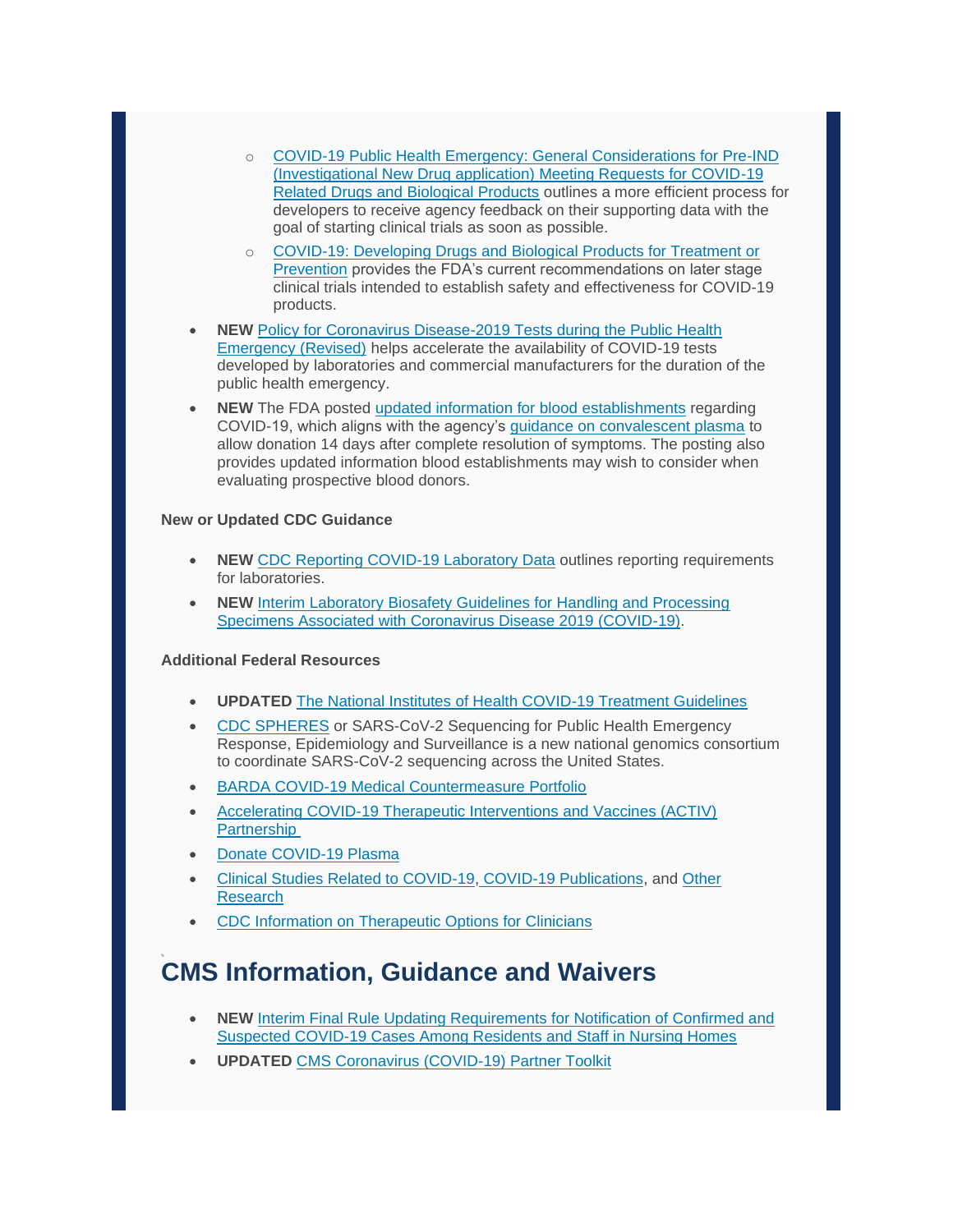- [CMS Waivers & Flexibilities](https://lnks.gd/l/eyJhbGciOiJIUzI1NiJ9.eyJidWxsZXRpbl9saW5rX2lkIjoxNjIsInVyaSI6ImJwMjpjbGljayIsImJ1bGxldGluX2lkIjoiMjAyMDA1MTUuMjE1ODY2NjEiLCJ1cmwiOiJodHRwczovL3Byb3RlY3QyLmZpcmVleWUuY29tL3VybD9rPTNkYjNjYTY2LTYxZTZjM2I2LTNkYjNmYjU5LTBjYzQ3YTZhNTJkZS02MmMzNDYyYTkxMzJiNjM5JnU9aHR0cHM6Ly93d3cuY21zLmdvdi9hYm91dC1jbXMvZW1lcmdlbmN5LXByZXBhcmVkbmVzcy1yZXNwb25zZS1vcGVyYXRpb25zL2N1cnJlbnQtZW1lcmdlbmNpZXMvY29yb25hdmlydXMtd2FpdmVycyJ9.IUmlykxMvXjt8aS2MDepCVMVmpFmuCvnuzP6vbdC-Tg/br/78722500727-l) includes blanket waivers, waivers for healthcare providers (NEW), 1135 blanket waivers, and Home & Community Based (HCBS) 1915(c) Appendix K Waivers.
- [CMS Guidance](https://lnks.gd/l/eyJhbGciOiJIUzI1NiJ9.eyJidWxsZXRpbl9saW5rX2lkIjoxNjMsInVyaSI6ImJwMjpjbGljayIsImJ1bGxldGluX2lkIjoiMjAyMDA1MTUuMjE1ODY2NjEiLCJ1cmwiOiJodHRwczovL3Byb3RlY3QyLmZpcmVleWUuY29tL3VybD9rPTZjZDhkMDA3LTMwOGRkOWQ3LTZjZDhlMTM4LTBjYzQ3YTZhNTJkZS01ZmYyMjA5OTU5MTQyOTUwJnU9aHR0cHM6Ly93d3cuY21zLmdvdi9BYm91dC1DTVMvQWdlbmN5LUluZm9ybWF0aW9uL0VtZXJnZW5jeS9FUFJPL0N1cnJlbnQtRW1lcmdlbmNpZXMvQ3VycmVudC1FbWVyZ2VuY2llcy1wYWdlIn0.3ozv2xAtxYwTglmcB7YHxS9RJQ6yr5VFyAT92f3JeXc/br/78722500727-l) includes guidance on clinical and technical operations, billing and coding, survey, coverage, provider enrollment, Medicaid and CHIP, market planning, and open payments.
- [Sign up](https://lnks.gd/l/eyJhbGciOiJIUzI1NiJ9.eyJidWxsZXRpbl9saW5rX2lkIjoxNjQsInVyaSI6ImJwMjpjbGljayIsImJ1bGxldGluX2lkIjoiMjAyMDA1MTUuMjE1ODY2NjEiLCJ1cmwiOiJodHRwczovL3Byb3RlY3QyLmZpcmVleWUuY29tL3VybD9rPWYxZjU2YWRjLWFkYTA2MzBjLWYxZjU1YmUzLTBjYzQ3YTZhNTJkZS01MGZkZjQ3ODM1MDNjZGIzJnU9aHR0cHM6Ly93d3cuY21zLmdvdi9PdXRyZWFjaC1hbmQtRWR1Y2F0aW9uL091dHJlYWNoL0ZGU1Byb3ZQYXJ0UHJvZy9Qcm92aWRlci1QYXJ0bmVyc2hpcC1FbWFpbC1BcmNoaXZlIn0.ZOHhctM18xlmWdo4Oig-bBBwNewDEhDK0xlrSUk_wjo/br/78722500727-l) to receive consolidated CMS information through the CMS Medicare Learning Network, and see past newsletters.

# **Cyber and Physical Security**

### **Cybersecurity**

The Department of Homeland Security's (DHS) Cybersecurity and Infrastructure Security Agency (CISA) and the United Kingdom's National Cyber Security Centre released a [joint](https://lnks.gd/l/eyJhbGciOiJIUzI1NiJ9.eyJidWxsZXRpbl9saW5rX2lkIjoxNjUsInVyaSI6ImJwMjpjbGljayIsImJ1bGxldGluX2lkIjoiMjAyMDA1MTUuMjE1ODY2NjEiLCJ1cmwiOiJodHRwczovL3d3dy51cy1jZXJ0Lmdvdi9uY2FzL2FsZXJ0cy9BQTIwMTI2QSJ9.eKRsjl0Sg5YQBP0lsoc8h6tm5vSFUg5y3lSQ78oJ68g/br/78722500727-l)  [advisory for international healthcare and medical research organizations who are](https://lnks.gd/l/eyJhbGciOiJIUzI1NiJ9.eyJidWxsZXRpbl9saW5rX2lkIjoxNjUsInVyaSI6ImJwMjpjbGljayIsImJ1bGxldGluX2lkIjoiMjAyMDA1MTUuMjE1ODY2NjEiLCJ1cmwiOiJodHRwczovL3d3dy51cy1jZXJ0Lmdvdi9uY2FzL2FsZXJ0cy9BQTIwMTI2QSJ9.eKRsjl0Sg5YQBP0lsoc8h6tm5vSFUg5y3lSQ78oJ68g/br/78722500727-l)  [vulnerable to cyber attacks from Advanced Persistent Threat \(APT\) groups.](https://lnks.gd/l/eyJhbGciOiJIUzI1NiJ9.eyJidWxsZXRpbl9saW5rX2lkIjoxNjUsInVyaSI6ImJwMjpjbGljayIsImJ1bGxldGluX2lkIjoiMjAyMDA1MTUuMjE1ODY2NjEiLCJ1cmwiOiJodHRwczovL3d3dy51cy1jZXJ0Lmdvdi9uY2FzL2FsZXJ0cy9BQTIwMTI2QSJ9.eKRsjl0Sg5YQBP0lsoc8h6tm5vSFUg5y3lSQ78oJ68g/br/78722500727-l) The advisory describes some of the methods these actors are using to target organizations participating in the COVID-19 response and provides mitigation advice to reduce their cyber risks.

For more cybersecurity updates subscribe to the weekly [Healthcare and Public Health](https://lnks.gd/l/eyJhbGciOiJIUzI1NiJ9.eyJidWxsZXRpbl9saW5rX2lkIjoxNjYsInVyaSI6ImJwMjpjbGljayIsImJ1bGxldGluX2lkIjoiMjAyMDA1MTUuMjE1ODY2NjEiLCJ1cmwiOiJodHRwczovL3d3dy5waGUuZ292L1ByZXBhcmVkbmVzcy9wbGFubmluZy9jaXAvUGFnZXMvQ0lQSW5xdWlyeS5hc3B4In0.zVf9bZzTZTQcO5QVPcWz8d5p9nLhqzDzXPC7jSaGXfY/br/78722500727-l)  [Sector Cybersecurity Bulletin.](https://lnks.gd/l/eyJhbGciOiJIUzI1NiJ9.eyJidWxsZXRpbl9saW5rX2lkIjoxNjYsInVyaSI6ImJwMjpjbGljayIsImJ1bGxldGluX2lkIjoiMjAyMDA1MTUuMjE1ODY2NjEiLCJ1cmwiOiJodHRwczovL3d3dy5waGUuZ292L1ByZXBhcmVkbmVzcy9wbGFubmluZy9jaXAvUGFnZXMvQ0lQSW5xdWlyeS5hc3B4In0.zVf9bZzTZTQcO5QVPcWz8d5p9nLhqzDzXPC7jSaGXfY/br/78722500727-l)

#### **Physical Security**

The CISA Action Guide ["Hospitals & Healthcare Facilities-](https://lnks.gd/l/eyJhbGciOiJIUzI1NiJ9.eyJidWxsZXRpbl9saW5rX2lkIjoxNjcsInVyaSI6ImJwMjpjbGljayIsImJ1bGxldGluX2lkIjoiMjAyMDA1MTUuMjE1ODY2NjEiLCJ1cmwiOiJodHRwczovL3d3dy5jaXNhLmdvdi9zaXRlcy9kZWZhdWx0L2ZpbGVzL3B1YmxpY2F0aW9ucy8xOV8wNTE1X2Npc2FfYWN0aW9uLWd1aWRlLWhvc3BpdGFscy1hbmQtaGVhbHRoY2FyZS5wZGYifQ.DSXSqDOD1vAeu_-AosYD72LjMh4kdxs7wrQCy4ahOKI/br/78722500727-l) Security Awareness for Soft [Targets and Crowded Places"](https://lnks.gd/l/eyJhbGciOiJIUzI1NiJ9.eyJidWxsZXRpbl9saW5rX2lkIjoxNjcsInVyaSI6ImJwMjpjbGljayIsImJ1bGxldGluX2lkIjoiMjAyMDA1MTUuMjE1ODY2NjEiLCJ1cmwiOiJodHRwczovL3d3dy5jaXNhLmdvdi9zaXRlcy9kZWZhdWx0L2ZpbGVzL3B1YmxpY2F0aW9ucy8xOV8wNTE1X2Npc2FfYWN0aW9uLWd1aWRlLWhvc3BpdGFscy1hbmQtaGVhbHRoY2FyZS5wZGYifQ.DSXSqDOD1vAeu_-AosYD72LjMh4kdxs7wrQCy4ahOKI/br/78722500727-l) provides information on the unique set of challenges that healthcare facilities face in an active shooter incident. Potential indicators, mitigation strategies, and protective measure to take are covered.

# **Upcoming Calls and Webinars**

### **Friday, May 15**

**Physical Security for Alternative Care Sites Friday, May 15, at 1:00 PM ET** [Click here for registration](https://lnks.gd/l/eyJhbGciOiJIUzI1NiJ9.eyJidWxsZXRpbl9saW5rX2lkIjoxNjgsInVyaSI6ImJwMjpjbGljayIsImJ1bGxldGluX2lkIjoiMjAyMDA1MTUuMjE1ODY2NjEiLCJ1cmwiOiJodHRwczovL3JlZ2lzdGVyLmdvdG93ZWJpbmFyLmNvbS9yZWdpc3Rlci8zNzI5NTk2NjI0ODExNDE5NDAzIn0.622vLM9XcLPeFIYVSINL2HvfSV6qZG4kQJHR6sIJbPU/br/78722500727-l) Hosted by InfraGard National Capital Region, DHS and HHS/ASPR/CIP

**Rapid Ambulatory COVID Testing: From A to PPE Friday, May 15, at 1:00 pm ET** [Click here for registration](https://lnks.gd/l/eyJhbGciOiJIUzI1NiJ9.eyJidWxsZXRpbl9saW5rX2lkIjoxNjksInVyaSI6ImJwMjpjbGljayIsImJ1bGxldGluX2lkIjoiMjAyMDA1MTUuMjE1ODY2NjEiLCJ1cmwiOiJodHRwczovL3VubWMuem9vbS51cy93ZWJpbmFyL3JlZ2lzdGVyL1dOXzA5QWY3SG8tUWtLbVd6VTVpekxkbkEifQ.ogUCuV7U5PSd1eTXgSDR3HulYW5Rgz5Ar7rKiOK3f9A/br/78722500727-l) Hosted by the National Emerging Special Pathogen Training and Education Center

**NBEOC Business & Infrastructure Call Friday, May 15, at 3:00 PM ET** Dial: 800-619-3427, PIN: 2725748# Hosted by FEMA/NBEOC

### **Monday, May 18**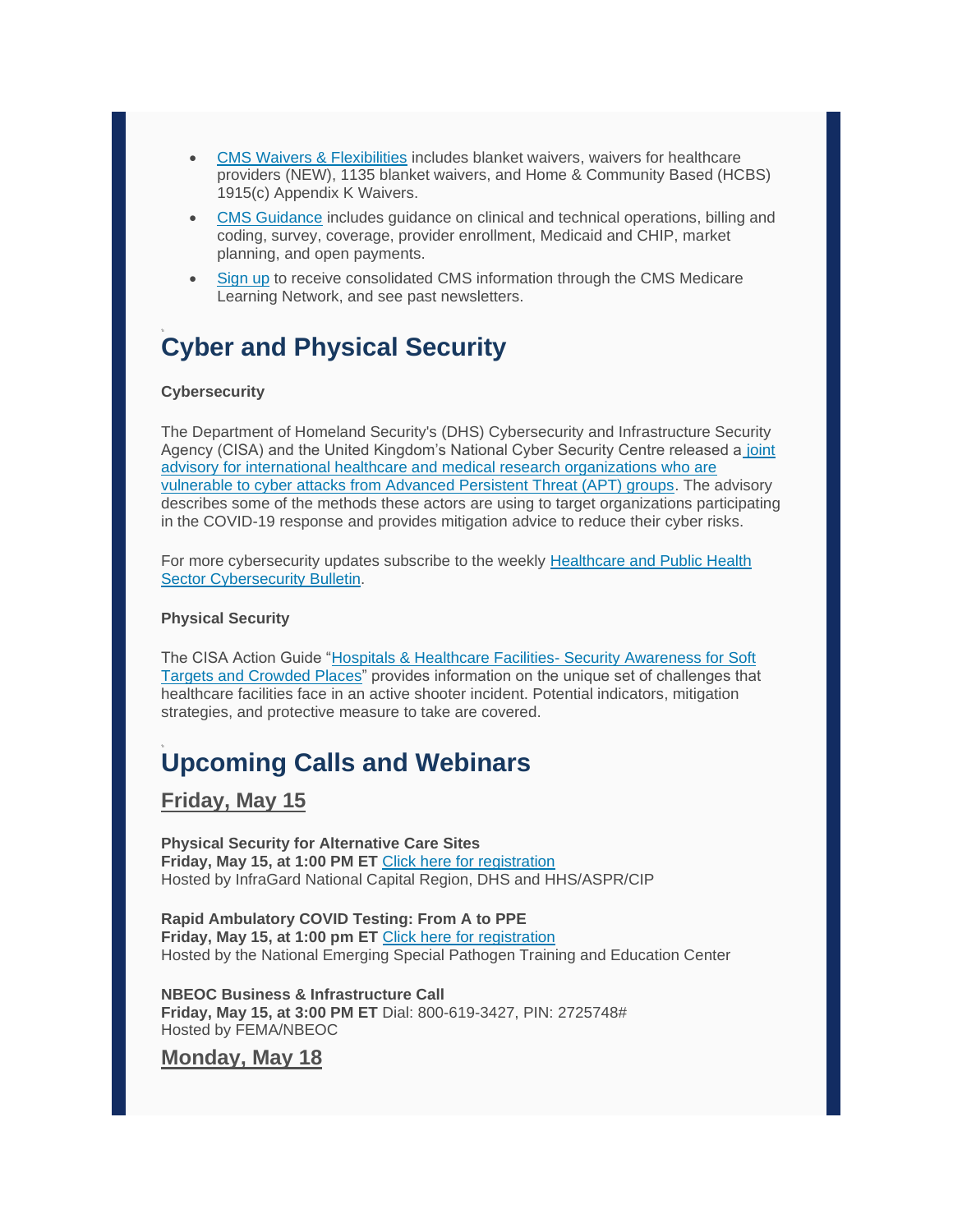**EMS: Patient Care and Operations Monday, May 18, at 12:00 pm ET** [Click here for registration](https://lnks.gd/l/eyJhbGciOiJIUzI1NiJ9.eyJidWxsZXRpbl9saW5rX2lkIjoxNzAsInVyaSI6ImJwMjpjbGljayIsImJ1bGxldGluX2lkIjoiMjAyMDA1MTUuMjE1ODY2NjEiLCJ1cmwiOiJodHRwczovL3Byb3RlY3QyLmZpcmVleWUuY29tL3VybD9rPTI4YTYyNzY2LTc0ZjMyZWI2LTI4YTYxNjU5LTBjYzQ3YTZhNTJkZS02MDE0ZTEyZmM4YjJhODEyJnU9aHR0cHM6Ly91bm0udXMxNS5saXN0LW1hbmFnZS5jb20vdHJhY2svY2xpY2s_dT0wYTc1NzA0ZWY2ODE2ZDg2YTY0ZDVhMWIxJmlkPWE4MTNjODhiMDEmZT1mMDdmMWJmYzRjIn0.pUZyrh_s6_HuX6blcgHEs6Yi9odD4DD4n2770qc58Co/br/78722500727-l) Hosted by HHS/ASPR COVID-19 Clinical Rounds

**NBEOC Business & Infrastructure Call Monday, May 18, at 3:00 PM ET** Dial: 800-619-3427, PIN: 2725748# Hosted by FEMA/NBEOC

### **Tuesday, May 19**

**Critical Care: Lifesaving Treatment and Clinical Operations Tuesday, May 19, at 12:00 pm ET \****Registration Coming Soon* Hosted by HHS/ASPR COVID-19 Clinical Rounds

**ESF-14 Cross-Sector Business and Infrastructure Series on COVID-19 Tuesday, May 19, at 3:00 pm ET Dial-in: 1-800-593-7177, Pin: 7963614** Hosted by CISA

### **Thursday, May 21**

**Emergency Department: Patient Care and Clinical Operations Thursday, May 21, at 12:00 pm ET \****Registration Coming Soon* Hosted by HHS/ASPR COVID-19 Clinical Rounds

**Public Meeting on FEMA 'Voluntary Agreement' under the Defense Production Act Thursday, May 21, at 2:00 - 3:30 pm ET** [Meeting Announcement](https://lnks.gd/l/eyJhbGciOiJIUzI1NiJ9.eyJidWxsZXRpbl9saW5rX2lkIjoxNzEsInVyaSI6ImJwMjpjbGljayIsImJ1bGxldGluX2lkIjoiMjAyMDA1MTUuMjE1ODY2NjEiLCJ1cmwiOiJodHRwczovL3d3dy5mZWRlcmFscmVnaXN0ZXIuZ292L2RvY3VtZW50cy8yMDIwLzA1LzEyLzIwMjAtMTAyMjEvbWVldGluZy10by1kZXZlbG9wLXBhbmRlbWljLXJlc3BvbnNlLXZvbHVudGFyeS1hZ3JlZW1lbnQifQ.CaezQrNox351oiXY94AdInbZwVY-2p-EvOr0DTUKS60/br/78722500727-l) Hosted by FEMA

**\*Once registration information is available it will be sent in the HPH COVID-19 Engagement Opportunities Bulletin**

### **Available Online Resources**

- **NEW** [HHS Updated FAQ Document on the Provider Relief Fund](https://lnks.gd/l/eyJhbGciOiJIUzI1NiJ9.eyJidWxsZXRpbl9saW5rX2lkIjoxNzIsInVyaSI6ImJwMjpjbGljayIsImJ1bGxldGluX2lkIjoiMjAyMDA1MTUuMjE1ODY2NjEiLCJ1cmwiOiJodHRwczovL3d3dy5oaHMuZ292L3NpdGVzL2RlZmF1bHQvZmlsZXMvcHJvdmlkZXItcmVsaWVmLWZ1bmQtZ2VuZXJhbC1kaXN0cmlidXRpb24tZmFxcy5wZGYifQ.8ZCRnXbHpHQXAfL5KR8AI7pADvW5a4ItFDnHpde0uvg/br/78722500727-l)
- [ASPR TRACIE Novel Coronavirus Resources](https://lnks.gd/l/eyJhbGciOiJIUzI1NiJ9.eyJidWxsZXRpbl9saW5rX2lkIjoxNzMsInVyaSI6ImJwMjpjbGljayIsImJ1bGxldGluX2lkIjoiMjAyMDA1MTUuMjE1ODY2NjEiLCJ1cmwiOiJodHRwczovL2FzcHJ0cmFjaWUuaGhzLmdvdi9DT1ZJRC0xOSJ9.dDcplGOV31V70vdwX08mzJ1FVOn1QQvjVvrx-EuQhOA/br/78722500727-l)
- [COVID-19 Uninsured](https://lnks.gd/l/eyJhbGciOiJIUzI1NiJ9.eyJidWxsZXRpbl9saW5rX2lkIjoxNzQsInVyaSI6ImJwMjpjbGljayIsImJ1bGxldGluX2lkIjoiMjAyMDA1MTUuMjE1ODY2NjEiLCJ1cmwiOiJodHRwczovL3Byb3RlY3QyLmZpcmVleWUuY29tL3VybD9rPTg4YjE2NzFmLWQ0ZTU3ZTYzLTg4YjE1NjIwLTBjYzQ3YWRjNWZhMi04MDNjYTVjZjhhYjRmZTJiJnU9aHR0cHM6Ly93d3cuaHJzYS5nb3YvY292aWR1bmluc3VyZWRjbGFpbSJ9.V1LD-Q4GOtYfRVi99quytsyUZpgJNMVSJp62Ft5kFL0/br/78722500727-l) Program Portal
- [FEMA Coronavirus Emergency Management Best Practices](https://lnks.gd/l/eyJhbGciOiJIUzI1NiJ9.eyJidWxsZXRpbl9saW5rX2lkIjoxNzUsInVyaSI6ImJwMjpjbGljayIsImJ1bGxldGluX2lkIjoiMjAyMDA1MTUuMjE1ODY2NjEiLCJ1cmwiOiJodHRwczovL2xua3MuZ2QvbC9leUpoYkdjaU9pSklVekkxTmlKOS5leUppZFd4c1pYUnBibDlzYVc1clgybGtJam94TURBc0luVnlhU0k2SW1Kd01qcGpiR2xqYXlJc0ltSjFiR3hsZEdsdVgybGtJam9pTWpBeU1EQTBNVGt1TWpBek5UY3pNVEVpTENKMWNtd2lPaUpvZEhSd2N6b3ZMM2QzZHk1bVpXMWhMbWR2ZGk5amIzSnZibUYyYVhKMWN5OWlaWE4wTFhCeVlXTjBhV05sY3lKOS5EMnQwaDNQQy1fOGdEOXhHSmZvbVVUS2hoczB2SU9QSnNoclZyWFdSTExRL2JyLzc3NTk1Nzg1OTQ4LWwifQ.XrhObn2GEZUh4-ormb7fD8fkfB20ltmOUHqcPfD0tiI/br/78722500727-l)
- FEMA Coronavirus [\(COVID-19\) Response](https://lnks.gd/l/eyJhbGciOiJIUzI1NiJ9.eyJidWxsZXRpbl9saW5rX2lkIjoxNzYsInVyaSI6ImJwMjpjbGljayIsImJ1bGxldGluX2lkIjoiMjAyMDA1MTUuMjE1ODY2NjEiLCJ1cmwiOiJodHRwczovL3d3dy5mZW1hLmdvdi9jb3JvbmF2aXJ1cyJ9.EeDQw2CAqv79YiyFXmdIFCJSbi_ivfP_ZaQb322-c3c/br/78722500727-l)
- [NBEOC Dashboard,](https://lnks.gd/l/eyJhbGciOiJIUzI1NiJ9.eyJidWxsZXRpbl9saW5rX2lkIjoxNzcsInVyaSI6ImJwMjpjbGljayIsImJ1bGxldGluX2lkIjoiMjAyMDA1MTUuMjE1ODY2NjEiLCJ1cmwiOiJodHRwczovL2ZlbWEuY29ubmVjdHNvbHV0aW9ucy5jb20vbmJlb2M_cHJvdG89dHJ1ZSJ9.vtfcwdTWCCu2VVSAMtHCnIlCOengkoeLkTkimEE3VKA/br/78722500727-l) which includes daily FEMA briefing points on government effort
- [CDC What's New](https://lnks.gd/l/eyJhbGciOiJIUzI1NiJ9.eyJidWxsZXRpbl9saW5rX2lkIjoxNzgsInVyaSI6ImJwMjpjbGljayIsImJ1bGxldGluX2lkIjoiMjAyMDA1MTUuMjE1ODY2NjEiLCJ1cmwiOiJodHRwczovL3d3dy5jZGMuZ292L2Nvcm9uYXZpcnVzLzIwMTktbmNvdi93aGF0cy1uZXctYWxsLmh0bWwifQ.llPVT6YiFp4VIig7Glxof8h4g-CzQUEx9XwrTI2WfzI/br/78722500727-l)
- [CDC COVID-19 Homepage](https://lnks.gd/l/eyJhbGciOiJIUzI1NiJ9.eyJidWxsZXRpbl9saW5rX2lkIjoxNzksInVyaSI6ImJwMjpjbGljayIsImJ1bGxldGluX2lkIjoiMjAyMDA1MTUuMjE1ODY2NjEiLCJ1cmwiOiJodHRwczovL3d3dy5jZGMuZ292L2Nvcm9uYXZpcnVzLzIwMTktbmNvdi9pbmRleC5odG1sIn0.v3POuhl1gndcgYfAa5P-eWpjWRVHjcf3XwtmW6YUiFM/br/78722500727-l)
- **[Coronavirus Government](https://lnks.gd/l/eyJhbGciOiJIUzI1NiJ9.eyJidWxsZXRpbl9saW5rX2lkIjoxODAsInVyaSI6ImJwMjpjbGljayIsImJ1bGxldGluX2lkIjoiMjAyMDA1MTUuMjE1ODY2NjEiLCJ1cmwiOiJodHRwczovL3d3dy5jb3JvbmF2aXJ1cy5nb3YvIn0.Ob0PqDcxXfpQRNeyLnXUeU_cs8e9hEA6gp4n7aENduo/br/78722500727-l) Website**